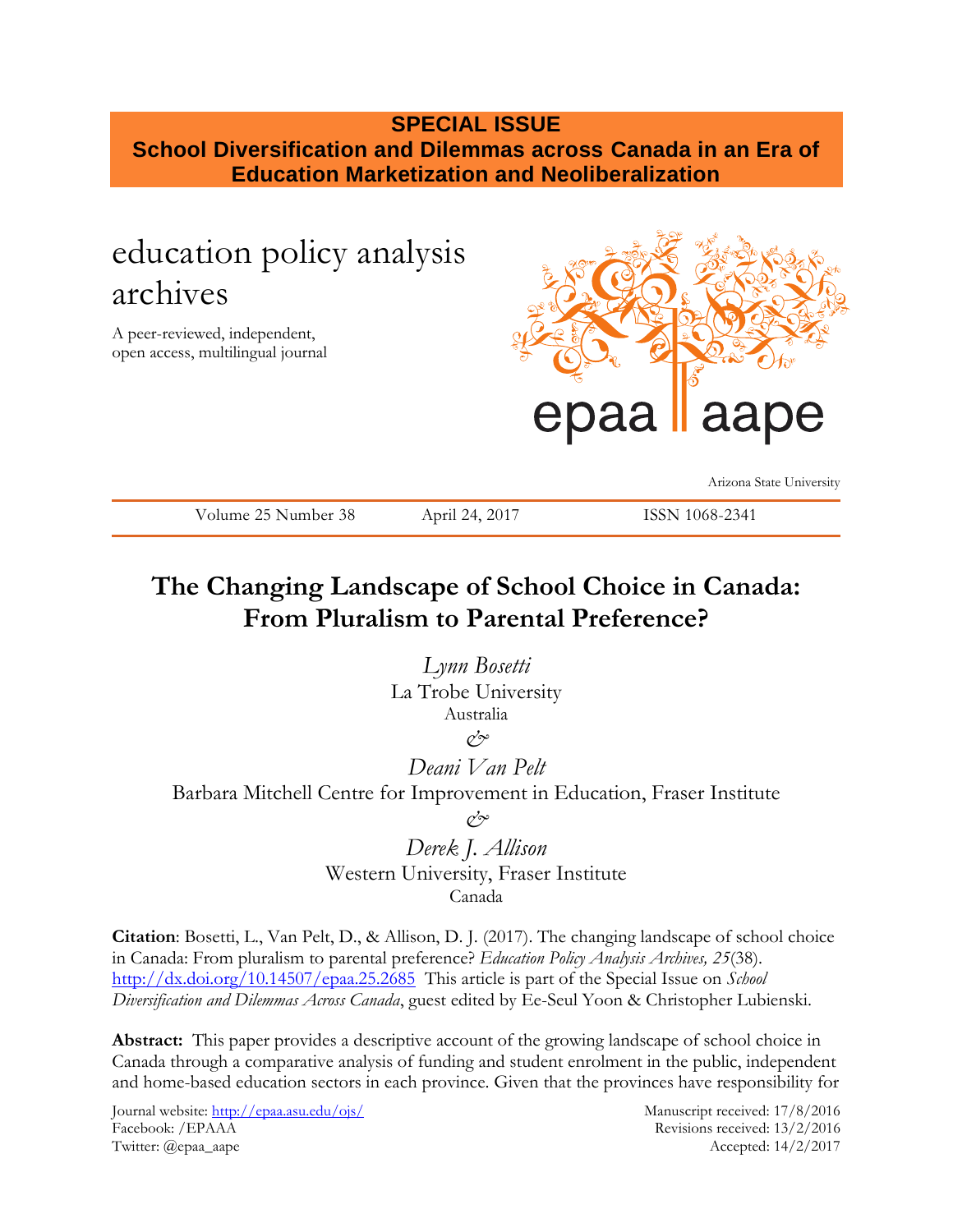K-12 education, the mixture of public, independent and home school education varies rather widely by province, as does the level of funding and regulation. Delivery and funding of public education in Canada has long prioritized limited linguistic and religious pluralism, providing various options for English or French, and Catholic or Protestant alternatives to qualified parents. More recently growing numbers of parents have been seeking more options for their children's education. This has fueled slow but steady growth in independent schools and home schooling.

**Keywords:** school choice; Canada; student enrolment; funding; independent schools; home-based education; home schooling

## **El panorama cambiante de la opción escolar en Canadá: ¿Del pluralismo a la preferencia de los padres?**

**Resumen:** Este artículo proporciona una descripción del escenario de la elección de las escuelas en Canadá, a través de una evaluación comparativa de la financiación y de la matrícula de los estudiantes K-12, una mezcla de educación pública, independiente y doméstica, es muy importante para la población, como el nivel de financiación y la regulación. A distribuir y financiar la educación pública en Canadá con prioridad en el pluralismo limitado lingüístico y religioso, ofrecer diversas opciones para el inglés o el francés y las alternativas católicas o protestantes a los paisificados. Más recientemente, un número cada vez mayor de los países buscado más opciones para una educación de sus hijos. Esto ha impulsado el crecimiento lento pero constante en las escuelas independientes y la educación en casa.

**Palavras-chave:** opción escolar; Canadá; matrícula de alumnos; financiamento; escuelas independentes; educación doméstica; educación escolar en casa

## **A paisagem em mudança de escolha da escola no Canadá: O pluralismo a preferência parental?**

**Resumo:** Este artigo fornece uma descrição descritiva do cenário crescente da escolha de escolas no Canadá através de uma análise comparativa do financiamento e da matrícula de estudantes nos setores de educação pública, independente e domiciliar em cada província. Dado que as províncias têm a responsabilidade pela educação K-12, a mistura de educação pública, independente e home escolar varia muito amplamente por província, assim como o nível de financiamento e regulação. A distribuição e o financiamento da educação pública no Canadá tem priorizado muito o limitado pluralismo linguístico e religioso, oferecendo várias opções para o inglês ou o francês e alternativas católicas ou protestantes aos pais qualificados. Mais recentemente, um número cada vez maior de pais tem buscado mais opções para a educação de seus filhos. Isto tem alimentado o crescimento lento mas constante nas escolas independentes e no home schooling.

**Palavras-chave:** escolha da escola; Canadá; matrícula de alunos; financiamento; escolas independentes; educação domiciliar; educação escolar em casa

## **The Changing Landscape of School Choice in Canada: From Pluralism to Parental Preference?**

Provision, regulation and motivation for school choice vary among western nations making international comparisons challenging. School choice policy can serve different aims of education and the sorts of provisions depend on the nations' social, political and economic milieu, which can also vary through time. This is significant in terms of educational reform and policy borrowing among countries because context and political motivation matter. For example, the education system in Canada, unlike its American neighbour, is not as highly stratified in terms of socio-economic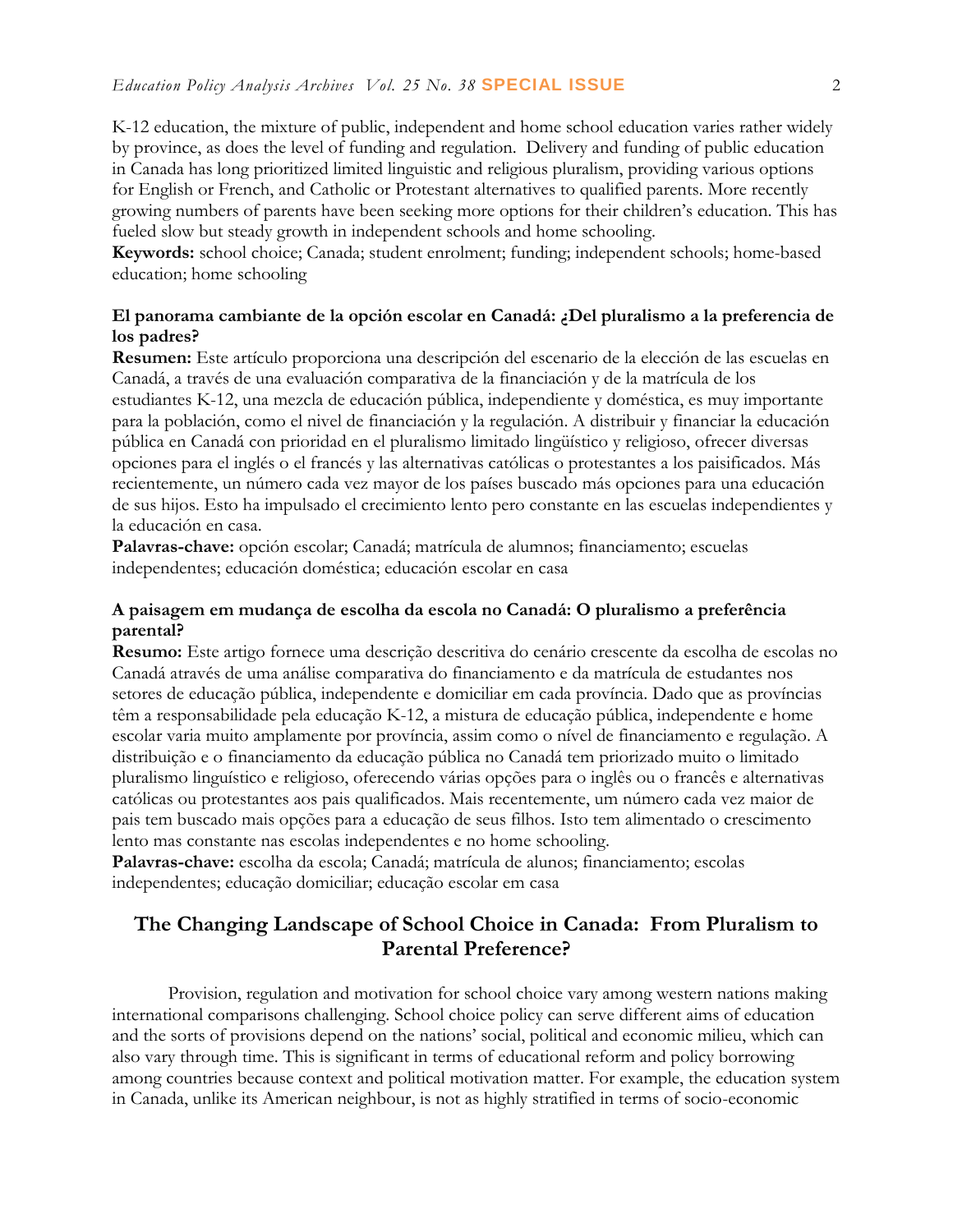status, nor as racially segregated, and the majority of students are educated within the public systems in their province of residence. Canada has neither a culture of high stakes standardized testing nor standardized examinations for university admission. School choice is not hailed as a mechanism to boost test scores or to improve failing inner city schools. Instead, provincial equalization policies have been primarily aimed at lessening disparities between schools in different neighbourhoods or regions. As a heterogeneous nation with vast regional differences and multiple large linguistic and ethnic minorities, provisions for school choice have historically been motivated by accommodation of national minority groups<sup>1</sup> by providing provincial, regionally-based options for families to choose publicly-funded religious schools, and minority official language schools. In recent decades, Aboriginal peoples have also gained increased access to band-operated schools for their children. Yet, it is still valid to ask—what can be learned about school choice from Canada?

The central aim of this paper is to describe the landscape of school choice in Canada, providing interprovincial comparisons in terms of the provisions, funding and enrolment patterns in the three predominant forms of school choice common to Canada and the United States: public, independent and home schooling. We argue that historically provision for school choice in Canada has been motivated less by the creation of competitive education markets with the intent of improving the quality of education and enhancing student achievement, than by the need to accommodate pressing political issues in each region. Typically, school choice has been limited, conditional, state-managed and provided by local public authorities. In recent decades, however, Canada has not been immune from the global wave of neo-liberal inspired education policy reform agendas, with most provinces pursuing forms of market efficiency through various measures supporting expanded choice both within and beyond the public school sector. Parents increasingly have responded by accessing educational options beyond their neighborhood school, re-imagining educational/school communities on the basis of curriculum, identity and individual interests rather than locality (Yoon, 2011; Yoon & Gulson, 2010). Policy makers are challenged to strike a balance between equal access to education and parental choice in pursuing the public and private aims of education in a liberal democracy (Bosetti & Gereluk, 2016; Green & Woodfinden, 2016).

We begin by describing the Canadian context including the constitutional provisions for schooling and provide a brief historical overview of provisions and motivations for school choice that together reflect a distinct Canadian ethos. Then, drawing upon recent empirical data (Allison, 2015a; Allison, 2015b; Allison, Hasan & Van Pelt, 2016; Bosetti, Hasan, & Van Pelt, 2015; Clemens, Palacios, Loyer & Frazier, 2014) Van Pelt, Clemens, Palacios, & Brown, 2015) we turn to an analysis of the current context of school choice in Canada, examining enrolments, and changes in enrolments in various choice options. We also provide an overview of the differences in levels of funding and support for choice in various provinces. We conclude with the observation that while public schools—fully-funded, government-operated schools—are highly valued by Canadians, there is evidence of an emerging preference for more variety in education delivery and discuss implications of these trends for the future of the design and delivery of education in Canada.

<sup>1</sup> Kymlicka (1998) defines a national minority group as a "historical society, with its own language, and institutions, whose territory has been incorporated (often involuntarily, as is the case with Quebec) into a larger country" (p. 2). In Canada national minority groups include Aboriginal peoples and the Quebecois, who are the largest French-speaking population in Canada (Bosetti & Gereluk, 2016, p. 33).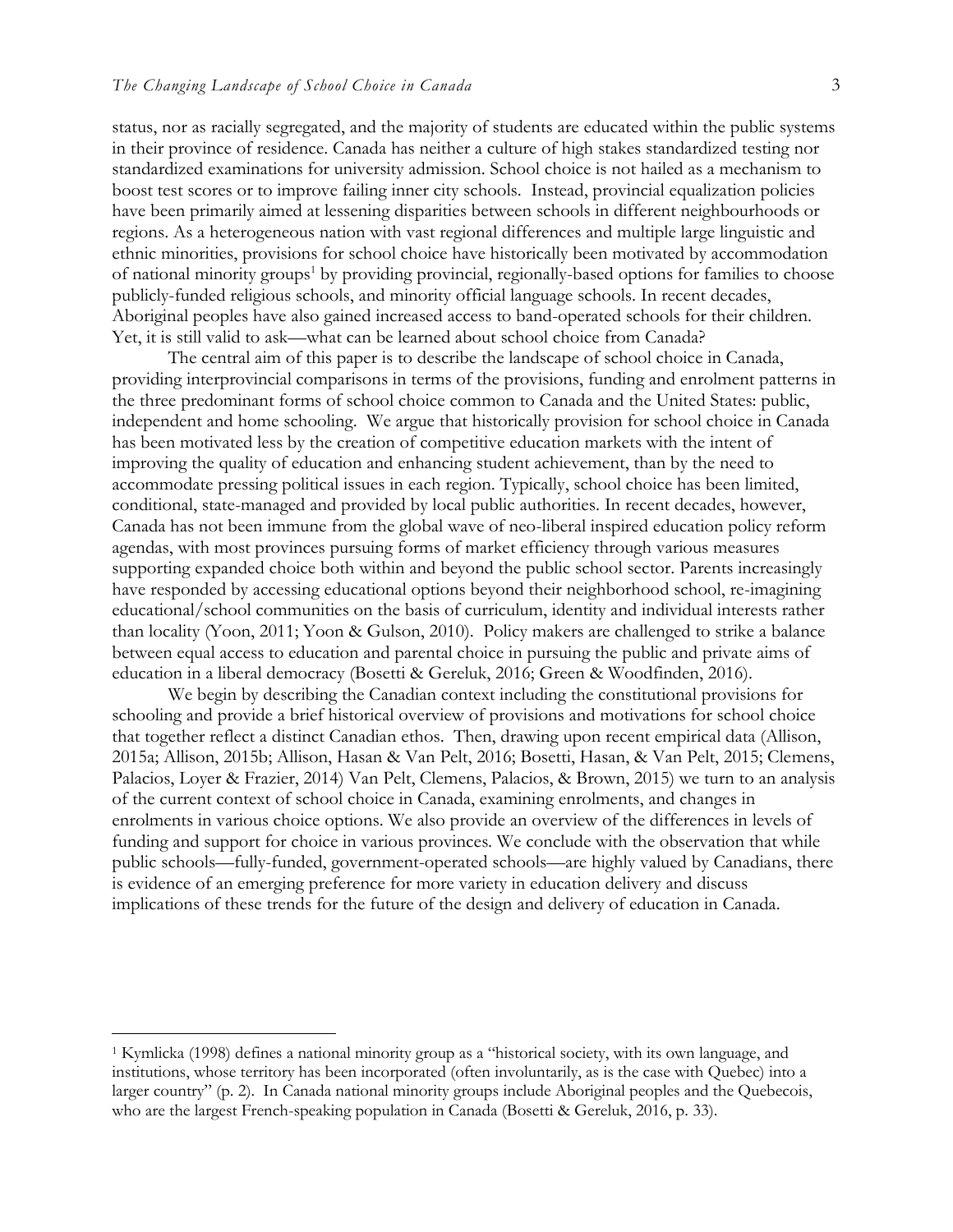## **The Canadian Context**

Canada is known for its diversity that is supported by a decentralized governance structure with a strong regional focus, distinctive cultures, an egalitarian impulse, and commitment to a free and equal citizenry (Trudeau, 2015). The country's two official languages (French and English), its settlement patterns, with over 50% of Canadians living in the 17 largest cities, 10 of which are located in Ontario and Quebec, and legacies of historical accommodations have shaped the policies and provisions for education differently within the 10 provinces and three territories<sup>2</sup> (Allison, 2015a).

Canada was created as a confederation by the Constitution Act 1867 (formerly the British North American Act, 1867). A central concern of French and British colonialists was to create a federal structure that would ensure each could preserve their unique cultural heritage and identity expressed by and through language (French and English) and religion (Roman Catholic and Protestant). Consequently, the United Province of Canada was divided into the provinces of Quebec and Ontario with Anglophone Protestants constituting a majority in Ontario and Roman Catholic Francophones in Quebec. Provincial legislatures were given sovereign authority over education through section 93 of the Constitution Act 1867, which also protected the then existing legal education rights of the Protestant minority in Quebec and the Catholic minority in Ontario. This entrenched dual religiously based, publicly funded education systems in those provinces. Similar dual systems were established in Alberta and Saskatchewan when they joined confederation in 1905, and are also present in the three territories. While these dual systems became increasingly secular over time, the public Catholic schools in Alberta, Ontario and Saskatchewan have retained their identity and, to varying degrees, their Catholicity.

In 1997 Quebec obtained a constitutional amendment exempting the province from the religious protections in section 93, which allowed the province to implement its current linguistically-based system of public education which provides universal access to French language schools and conditionally limited access to English language schools. In 1998 the province of Newfoundland and Labrador also obtained a constitutional amendment that allowed its unique, historically derived multi-sectarian public school system to be replaced with a fully secular system similar to the North American norm.

Passage of Canada's Official Languages Act in 1968 established English and French as the nation's two official languages. In an effort to correct the progressive erosion of minority official languages groups integral to the preservation of minority culture and identity, section 23 of the 1982 Canadian Charter of Rights and Freedoms provided constitutional protection for minority French and English language education. Provincial governments are obligated to provide minority official language schools and governing boards. Canada's commitment to bilingualism encouraged the growth of French immersion schools in the Anglophone provinces, which have provided increasingly popular school choice options for many families. English immersion programs are available in some Quebec public schools, but are not nearly as prevalent.

Unlike other federal countries, Canada's national government does not exercise significant authority or influence over K-12 education. Canada does not have a national department of education; there is no comprehensive national education policy, no national curriculum, no national

<sup>&</sup>lt;sup>2</sup> Because the combined populations of three territories of Yukon, Northwest Territories and Nunavut account for less than 0.4 percent of the total Canadian population and the territorial governments provide very limited school choice opportunities they are not specifically considered in the following discussion. Brief accounts of school choices in the territories are included in Allison and Van Pelt (2012).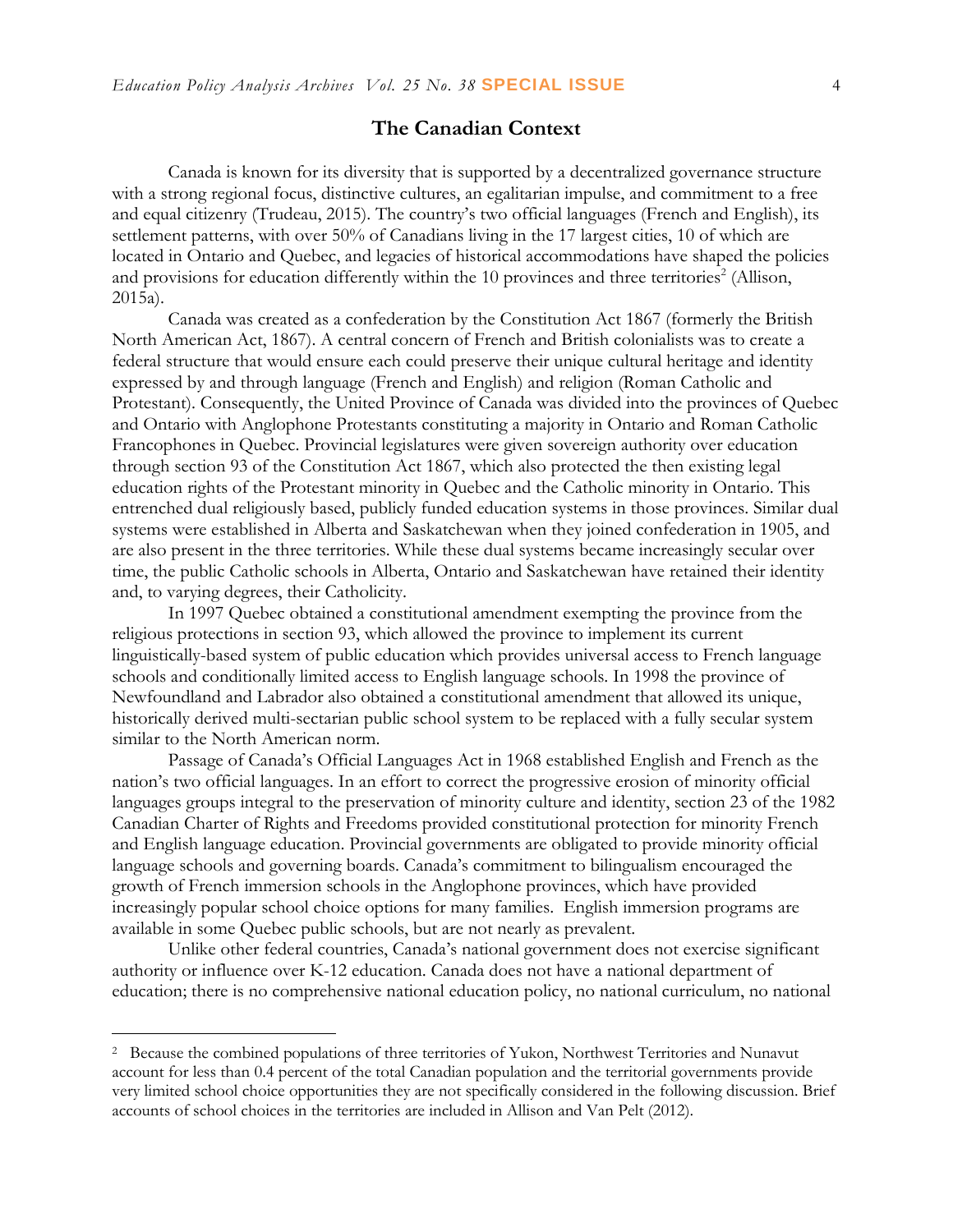achievement standards and no system of countrywide achievement testing. The federal government retains constitutional authority for First Nations education and enters into agreements with the provinces to provide financial support for minority and second language instructional programs, but provincial legislatures exercise exclusive jurisdiction over all aspects of elementary and secondary education, subject only to conditions imposed by constitutional protections, judicial rulings, resources, and the outcomes of elections. This has resulted in considerable diversity across provincial education systems and wide variations in school choice policies and practices.

School boards establish, operate and close public schools within defined geographical districts, usually coterminous with city or other municipal boundaries. These local districts are usually governed by a board of locally elected trustees and administered by a professional staff. Consistent with the Canadian commitment to equity, city boards often span broader metropolitan and suburban areas allowing property tax yields to be pooled across richer and poorer neighbourhoods.

Canada's Charter of Rights and Freedoms (1982) has had a significant impact on education. The broad impact has been seen in the increased secularization of public schools and the emergence of policies, programs and alternative schools accommodating identity needs of minority groups, particularly in larger urban centers where there are sufficient numbers of students to warrant alternative programs. Examples include heritage language programs, LGBTQ programs, single gender schools, off-reserve (non-band run) schools for Aboriginal students, and specialized programs for students with special needs. The Toronto District School Board established an Africentric alternative school (Gordon & Zinga, 2012; Gulson & Webb, 2012; Kymlicka, 1998), and some Alberta school boards have formally incorporated religious independent schools into their systems as alternative schools (Bosetti & Gereluk, 2016; Taylor, 2001).

Among other factors, the global recession and instability of international markets over recent decades have fueled anxiety among middle class parents in western democracies that current models of education may not be adequately preparing their children for an increasingly competitive global economy. In a knowledge-based, rather than resource-based economy, intellectual capital has currency. Parents are concerned that effort and ability alone are insufficient to ensure advancement in a globally competitive labor market. This is evidenced in increased demand for post-secondary education and credentials, and parents seeking enhanced educational opportunities for their children through specialist or independent schools and private tutorial services (Bosetti, 2004; Bosetti & Pyryt, 2007; Davies & Aurini, 2003, 2008, 2011; Taylor & Mackay, 2008). Think tanks and special interest groups such as the Society for the Advancement of Excellence in Education, the Fraser Institute, Canada West Foundation and the C.D. Howe Institute, argue that overly bureaucratic forms of administration and powerful teacher unions have created a public education system that has become increasingly unresponsive to the demands of parents, employers and the global economy. To make the system more responsive, effective and efficient, these organizations and other voices have been calling for more market-oriented education reforms based on greater accountability, choice, and competition to eliminate barriers to parental choice and expand competition among schools (Guillemette, 2007; Hepburn, 2001; Holmes, 1998; Lawton, Freedman & Robertson, 1995; Robson, 2001). These pressures have contributed to some provinces adopting more evidence-based educational reform agendas with accountability measures included in quality assurance frameworks, and support for parental school choice through funding for independent schools, support for home schooling and, in the province of Alberta, the introduction of a limited number of charter schools.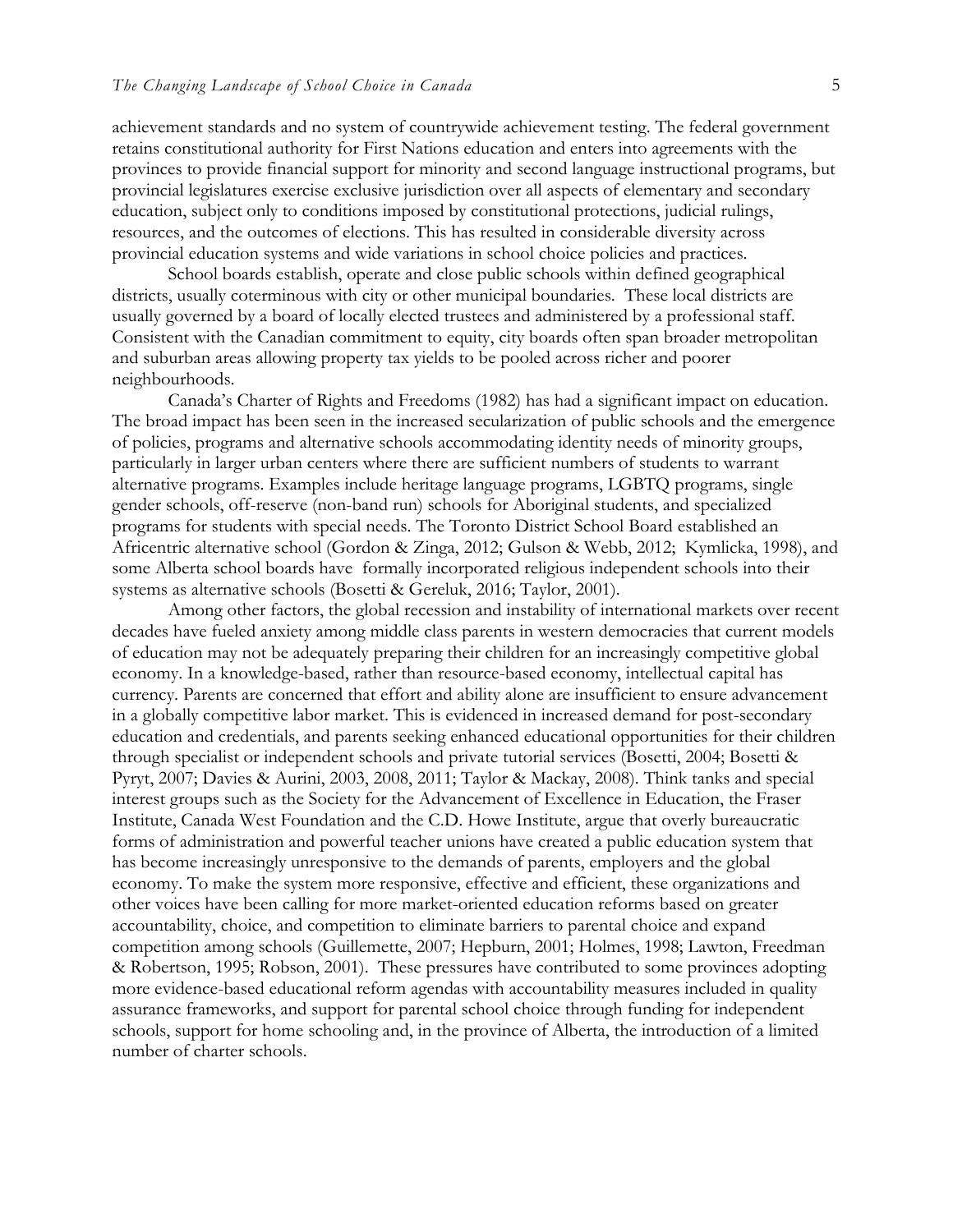These recommendations have not gone unchallenged with various provincial task forces and national interest groups<sup>3</sup> producing reports urging a renewal of established public systems that would refocus on individualized instruction, engaging learners, and competency-based educational outcomes. Common to these renewal frameworks is a focus on foundational learning in literacy, numeracy and science, as well as core competencies including critical thinking, innovation, digital literacy and creativity. Educators are called upon to personalize and tailor courses to suit students' learning preferences and to engage them in more self-directed learning, collaboration and teamwork. They advocate for a movement away from any large scale standardized assessments and grading towards exclusively localized (often non-comparable) "authentic" forms of assessment. Broader structural reforms are strikingly absent from this renewal agenda.

Two dominating issues in recent times are declining enrolments and escalating costs. Enrolment declines have lead to school closures and consolidations in many areas, but also school crowding in regional areas of economic growth, most of which have been located in Alberta which has been struggling to build sufficient new schools to accommodate increasing enrolments. Despite the shrinking size of the school age population, public school spending has continued to increase, placing growing strains on provincial treasuries which are also required to fund Canada's public health care systems and meet other increasing costs. For example, in the last decade for which comparable data are available from Statistics Canada, spending on education in Canada (adjusted for inflation) has increased on average by 25.8%, from \$9,876 per student to \$12,427 (in 2014) for the decade from 2004/05 to 2013/14 (Clemens, Emes &Van Pelt, forthcoming). Increases on a per student basis have ranged from 18.3% in one province to as high as 39% in another province over that decade. Changes in spending allocations, moreover, have fueled increased militancy by teacher unions leading to disruptions in school operations, restrictions in extra-curricular activities and depressed morale. Arguably these developments have contributed to parent and student dissatisfaction with public schools and encouraged more families to consider school choice options.

### **The Contemporary School Choice Landscape**

Each province has established different polices regarding school choice, however, public, independent and home schooling provisions are common to all provinces. Public schools are tuition-free schools open to all children residing in a provincially determined school jurisdiction catchment zone, supported by taxes and administered by a locally elected school board. Public schools may provide school choice options such as alternative schools, sometimes referred to as magnet, specialist or alternative schools that offer specialized programs that attract students from within the school district, as well as on-line learning programs. Some school districts have inter and intra-district enrolment policies that give parents the option of choosing a public school other than the one assigned to their child within their designated school board. In such cases provincial funding follows the child to the other school district.

Independent schools are private schools that charge tuition, allow for selective admission of students, and are governed by an elected or appointed governing board and offer a variety of approaches in pedagogical orientation, program focus and religious affiliation. In Canada regulatory frameworks and funding for independent schools vary among provinces.

<sup>3</sup> Alberta Education, 2010; Boudreault et al., 2013; British Columbia Ministry of Education, 2015; Canadians for 21st Century Learning & Innovation, 2012; Fullan, 2013; New Brunswick Department of Education, 2010; Ontario Ministry of Education, 2014; Quebec Ministry of Education, 2001, 2004; Partnership for 21st Century Skills, n.d.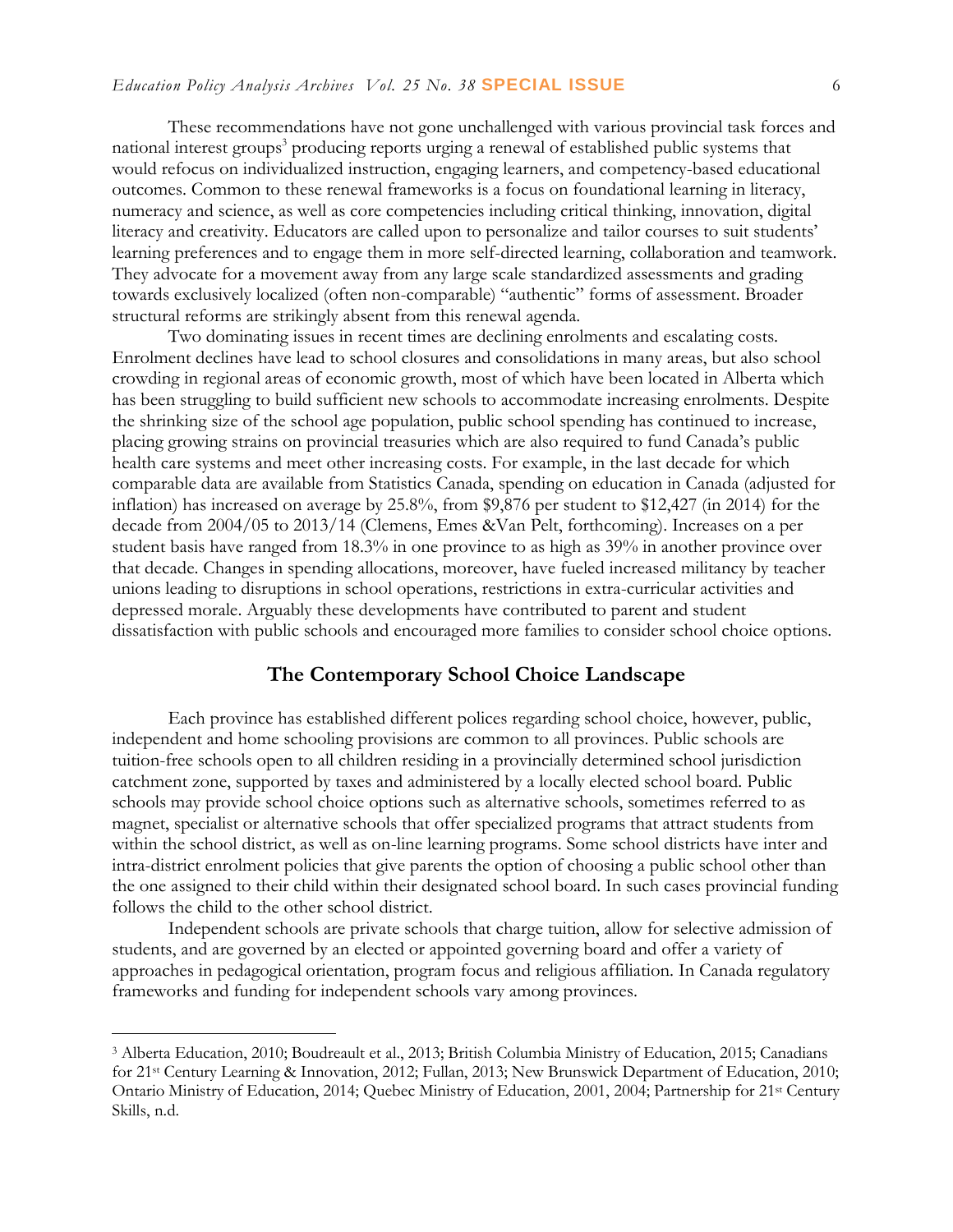Home schooling is an option for all parents in Canada. While variously referred to as unschooling, de-schooling and elective learning, the essential feature of home schooling is "that parents take the final responsibility for the selection, management, provision and supervision of their child's education program, and that education occurs largely outside of an institutional setting" (Van Pelt, 2015, p.3).

Drawing upon recent empirical data this section takes a closer look at these various forms of school choice to provide a comparative analysis of choices and enrolment patterns.

#### Table 1

*School Enrolments and Changes in Enrolments, By Province, for Public Schools (2000-2012), Independent Schools (2000-2012), and Home schools (2007-2012)*

|                |                         |            |       |           | $\frac{0}{0}$ | % of Total |           |  |
|----------------|-------------------------|------------|-------|-----------|---------------|------------|-----------|--|
|                |                         | Enrolments |       |           | Change        | Enrolments |           |  |
|                |                         |            |       | $2000$ or | $2000$ or     |            |           |  |
|                |                         |            |       |           | 2007          | 2007       |           |  |
| Province       | School Type             | 2000       | 2007  | 2012      | to 2012       | to 2012    | 2012      |  |
| <b>British</b> | English Public          | 629,516    |       | 559,729   | $-11.1\%$     | 90.4%      | 87.3%     |  |
| Columbia       | French Immersion        |            |       | 47,849    |               |            |           |  |
|                | French Public           | 2,769      |       | 4,744     | 71.3%         | 0.4%       | 0.7%      |  |
|                | <b>Total Public</b>     | 632,285    |       | 564,473   | $-10.3%$      | 90.8%      | 88.1%     |  |
|                | Total Independent       | 59,734     |       | 74,307    | 24.4%         | 8.6%       | 11.6%     |  |
|                | Total Home school       |            | 2,789 | 2,062     | $-26.1\%$     | 0.4%       | 0.3%      |  |
|                | <b>Total Enrolments</b> |            |       | 640,842   |               |            | $100.0\%$ |  |
| Alberta        | English Public          | 421,765    |       | 433,611   | 2.8%          | 72.7%      | 69.2%     |  |
|                | French Immersion        |            |       | 38,245    |               |            | 6.1%      |  |
|                | French Public           | 2,544      |       | 5,325     | 109.3%        | 0.4%       | $0.9\%$   |  |
|                | English Catholic        | 125,845    |       | 144,862   | 15.1%         | 21.7%      | 23.1%     |  |
|                | French Catholic         | 590        |       | 952       | 61.4%         | $0.1\%$    | 0.2%      |  |
|                | Charter                 | 2,558      |       | 8,418     | 229.1%        | 0.4%       | 1.3%      |  |
|                | <b>Total Public</b>     | 553,302    |       | 593,168   | 7.2%          | 95.4%      | 94.7%     |  |
|                | Total Independent       | 18,491     |       | 24,149    | 30.6%         | 3.2%       | 3.9%      |  |
|                | Total Home school       |            | 7,752 | 9,028     | 16.5%         | 1.3%       | $1.4\%$   |  |
|                | <b>Total Enrolments</b> |            |       | 626,345   |               |            | 100.0%    |  |
| Saskatchewan   | English Public          | 145,062    |       | 125,350   | $-13.6%$      | 77.2%      | 73.7%     |  |
|                | French Immersion        |            |       | 11,518    |               |            | $6.8\%$   |  |
|                | French Public           | 1,007      |       | 1,460     | 45%           | 0.5%       | $0.9\%$   |  |
|                | English Catholic        | 37,225     |       | 37,189    | $-0.1\%$      | 19.8%      | 21.9%     |  |
|                | <b>Total Public</b>     | 183,294    |       | 163,999   | $-10.5\%$     | 97.4%      | 96.4%     |  |
|                | Total Independent       | 3,052      |       | 4,096     | 34.2%         | 1.6%       | 2.4%      |  |
|                | Total Home school       |            | 1,838 | 1,986     | 8.1%          | $1.1\%$    | $1.2\%$   |  |
|                | <b>Total Enrolments</b> |            |       | 170,081   |               |            | $100.0\%$ |  |
| Manitoba       | English Public          | 184,066    |       | 171,056   | $-7.1\%$      | 90.5%      | $88.6\%$  |  |
|                | French Immersion        |            |       | 21,214    |               |            | $11.0\%$  |  |
|                | French Public           | 4,470      |       | 5,092     | 13.9%         | 2.2%       | 2.6%      |  |
|                | <b>Total Public</b>     | 188,536    |       | 176,148   | $-6.6%$       | 92.7%      | 91.2%     |  |
|                | Total Independent       | 13,855     |       | 14,622    | $5.5\%$       | 6.8%       | 7.6%      |  |
|                | Total Home school       |            | 1,235 | 2,387     | 93.3%         | 0.6%       | $1.2\%$   |  |
|                | <b>Total Enrolments</b> |            |       | 193,157   |               |            | $100.0\%$ |  |
| Ontario        | English Public          | 1,446,255  |       | 1,361,134 | $-5.9\%$      | 64.2%      | 63.1%     |  |
|                | French Immersion        |            |       | 174,895   |               |            | $8.1\%$   |  |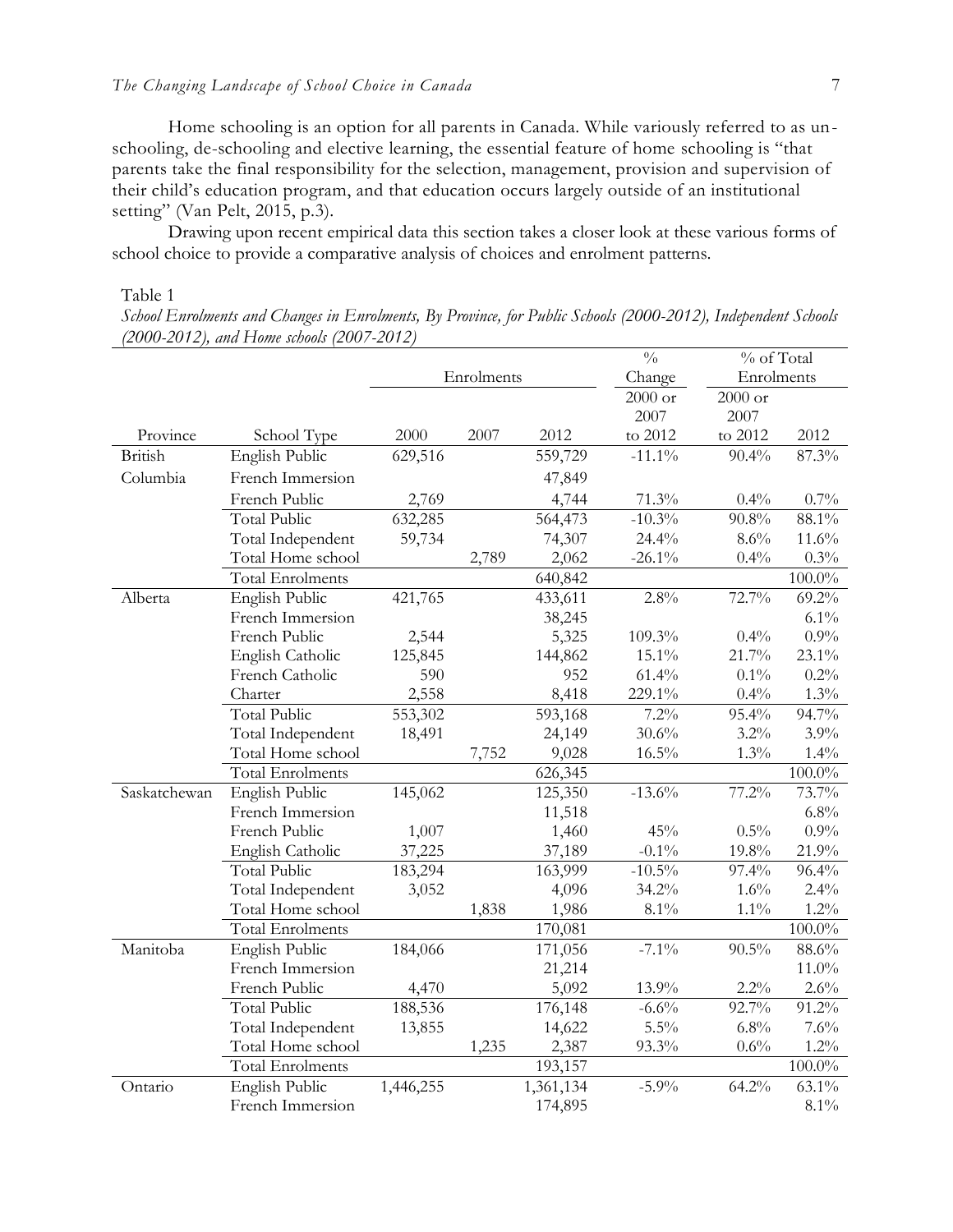|             | French Public           | 20,000    |        | 26,740    | 33.7%     | 0.9%     | $1.2\%$   |
|-------------|-------------------------|-----------|--------|-----------|-----------|----------|-----------|
|             | English Catholic        | 603,902   |        | 571,364   | $-5.4%$   | 26.8%    | 26.5%     |
|             | French Catholic         | 73,442    |        | 71,957    | $-2.0\%$  | 3.3%     | $3.3\%$   |
|             | Total Public            | 2,143,599 |        | 2,031,195 | $-5.2%$   | 95.2%    | 94.1%     |
|             | Total Independent       | 109,904   |        | 120,198   | $9.4\%$   | 4.9%     | 5.6%      |
|             | Total Home school       |           | 3,711  | 5,680     | 53.1%     | 0.2%     | 0.3%      |
|             | <b>Total Enrolments</b> |           |        | 2,157,073 |           |          | $100.0\%$ |
| Quebec      | English Public          | 105,575   |        | 87,850    | $-16.8%$  | 9.5%     | $8.9\%$   |
|             | French Immersion        |           |        | 36,489    |           |          | 3.6%      |
|             | French Public           | 903,246   |        | 772,165   | $-14.5\%$ | 81.1%    | 78.4%     |
|             | <b>Total Public</b>     | 1,008,821 |        | 860,015   | $-14.8%$  | 90.6%    | 87.3%     |
|             | Total Independent       | 105,245   |        | 124,281   | 18.1%     | 9.4%     | 12.6%     |
|             | Total Home school       |           | 774    | 1,114     | 43.9%     | $0.1\%$  | $0.1\%$   |
|             | <b>Total Enrolments</b> |           |        | 985,410   |           |          | 100%      |
| New         | English Public          | 86,555    |        | 71,955    | $-16.9%$  | $68.5\%$ | $70.2\%$  |
| Brunswick   | French Immersion        |           |        | 18,111    |           |          | 17.7%     |
|             | French Public           | 38,387    |        | 29,124    | $-24.1\%$ | 30.4%    | 28.4%     |
|             | <b>Total Public</b>     | 124,942   |        | 101,079   | $-19.1\%$ | 98.8%    | 98.7%     |
|             | Total Independent       | 874       |        | 752       | $-14.0\%$ | 0.7%     | 0.7%      |
|             | Total Home school       |           | 561    | 631       | 12.5%     | $0.5\%$  | $0.6\%$   |
|             | <b>Total Enrolments</b> |           |        | 102,462   |           |          | $100.0\%$ |
| Nova Scotia | English Public          | 151,445   |        | 117,606   | $-22.3%$  | 95.4%    | 93.2%     |
|             | French Immersion        |           |        | 15,310    |           |          | 12.1%     |
|             | French Public           | 3,976     |        | 4,547     | 14.4%     | $2.5\%$  | $3.6\%$   |
|             | <b>Total Public</b>     | 155,420   |        | 122,153   | $-21.4%$  | 97.9%    | $96.8\%$  |
|             | Total Independent       | 2,608     |        | 3,110     | 19.3%     | 1.6%     | $2.5\%$   |
|             | Total Home school       |           | 683    | 895       | 31.0%     | $0.5\%$  | 0.7%      |
|             | <b>Total Enrolments</b> |           |        | 126,158   |           |          | $100.0\%$ |
| Prince      | English Public          | 23,089    |        | 19,577    | $-15.2%$  | 96.6%    | 94.6%     |
| Edward      | French Immersion        |           |        | 4,391     |           |          | $21.2\%$  |
| Island      | French Public           | 603       |        | 829       | $37.5\%$  | 2.5%     | $4.0\%$   |
|             | <b>Total Public</b>     | 23,692    |        | 20,406    | $-13.9%$  | 99.1%    | 98.6%     |
|             | Total Independent       | 216       |        | 211       | $-2.3%$   | 0.9%     | $1.0\%$   |
|             | Total Home school       |           | 54     | 83        | 53.7%     | 0.3%     | 0.4%      |
|             | <b>Total Enrolments</b> |           |        | 20,700    |           |          | $100.0\%$ |
| Newfound-   | English Public          | 90,031    |        | 67,280    | $-25.3\%$ | 98.9%    | $98.0\%$  |
| land and    | French Immersion        |           |        | 9,118     |           |          | 13.3%     |
| Labrador    | French Public           | 256       |        | 348       | 35.9%     | 0.3%     | $0.5\%$   |
|             | Total Public            | 90,287    |        | 67,628    | $-25.1\%$ | 99.2%    | 98.5%     |
|             | Total Independent       | 734       |        | 910       | 24.0%     | 0.8%     | $1.3\%$   |
|             | Total Home school       |           | 107    | 126       | 17.8%     | $0.1\%$  | $0.2\%$   |
|             | Total Enrolments        |           |        | 68,664    |           |          | $100\%$   |
| Canada      | Total Public            | 5,104,178 |        | 4,700,264 | $-7.9%$   |          | 92.3%     |
|             | Total Independent       | 314,713   |        | 366,636   | $16.5\%$  |          | 7.2%      |
|             | Total Home school       |           | 19,504 | 23,992    | 23.0%     |          | $0.5\%$   |
|             | <b>Total Enrolments</b> |           |        | 5,090,892 |           |          | $100.0\%$ |

*Note*. French Immersion is an alternative within Anglophone Public School Districts, open to all, dependent on availability. For brevity, Anglophone has been replaced by English and Francophone by French. From Canadian Parents for French, 2009-10 to 2013-14, p. 2, 3; Van Pelt et al. 2015, p. 13, 14, 18, 21.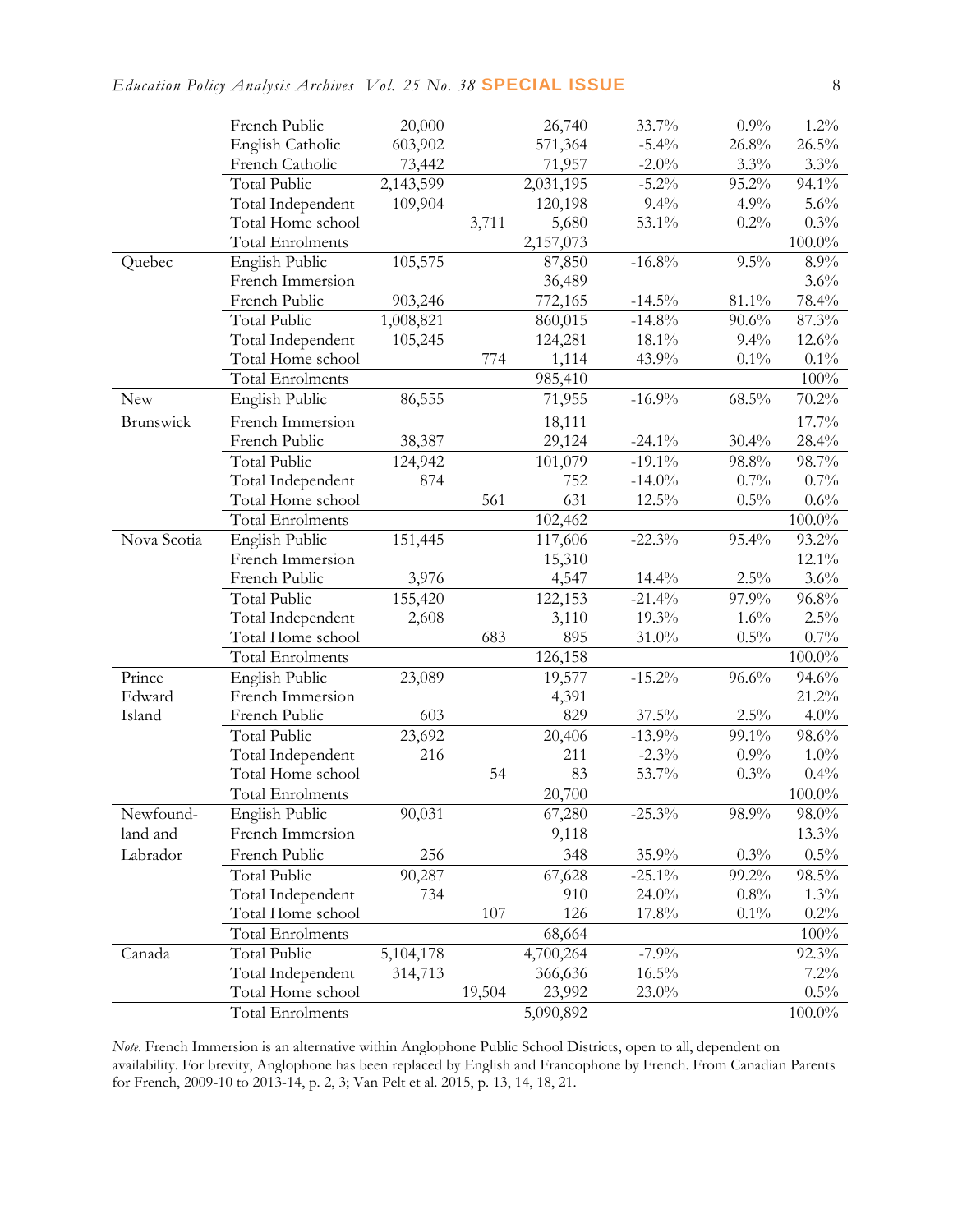Table 1 summarizes major school choice options in Canada showing headcount enrolments for public schools, home schooling and independent schools for each province for 2012/13, together with changing participation since 2000/01. Because of data limitations home schooling enrolments are shown only for 2007/08 and 2012/13.

The table partitions public school enrolments in each province into Anglophone and Francophone components. Anglophone schools provide instruction in English, Francophone schools in French. In all provinces except Quebec, where the situation is reversed, English is the majority official language and French the minority official language. As noted earlier and discussed further below, where numbers warrant qualified minority language speakers are legally entitled to be educated in publicly financed, governed and managed schools providing instruction in their language. As shown in the table, 87.3% of total enrolments in British Columbia in 2012/13 were in Anglophone public schools, the minority language Francophone public schools enroling only 4,744 (0.7%) of students. The magnitude of this difference is roughly similar across the country with the exceptions of New Brunswick and Quebec. From Table 1 it appears that New Brunswick has the highest minority language enrolment, but this is not fully correct, as this is Canada's only official bilingual province. In Quebec, the majority Francophone public schools enroled 78.4% of all students in 2012/13, the minority language Anglophone public schools just 8.9%.

Where applicable, additional public school choice options are listed in Table 1 above the "Total Public Schools" headings. These include French immersion options available within Anglophone schools, Anglophone and Francophone Catholic separate schools in Alberta, Ontario and Saskatchewan, and charter schools in Alberta. Alternative schools operated by public boards are another choice option discussed below, but are not included in Table 1 due to a lack of consolidated statistics.

Overall, 2012/13 public school enrolments exceeded 90% of total enrolments in all types of schools in all provinces except British Columbia and Quebec, which have the highest proportions of independent school enrolments. In British Columbia, total public school enrolments a dozen years earlier stood at 90.8% of all enrolments. The 10.7% decline in public enrolments is partially attributable to the 8.6% increase in independent school enrolments over this time period, even though school enrolments overall were depressed by a decline in the 5-17 year old age cohort (Van Pelt, Clemens, Brown & Palacios, 2015, Figure 1). A similar pattern holds for Quebec, although the decline in public school enrolments (-14.8%), the increase in independent school enrolments (18.1%) and the shrinkage of the 5-17 year cohort were all more severe. Three of Canada's eastern provinces (New Brunswick, Prince Edward Island, and Newfoundland and Labrador) each enroled more than 98% of their school students in their public schools in 2012/13, with only virtual handfuls of students attending independent schools or receiving home instruction. Alone among Canada's provinces Alberta experienced student enrolment growth, 7.2% in public school enrolments from 2000/01 to 2012/13, with independent school enrolment growth increasing by a substantial 30.6%.

Every province shows a decline over the 12-year period in the share of students attending public schools. Simultaneously nine of 10 provinces showed an increased in the share of students attending independent schools. Similarly, eight of 10 provinces showed an increase in the share of students enroled as home schooled.

The remainder of this section considers the school choice options in more detail, beginning with school choices within public systems, followed by a review of the independent school sector, and concluding with a brief overview of home schooling in Canada.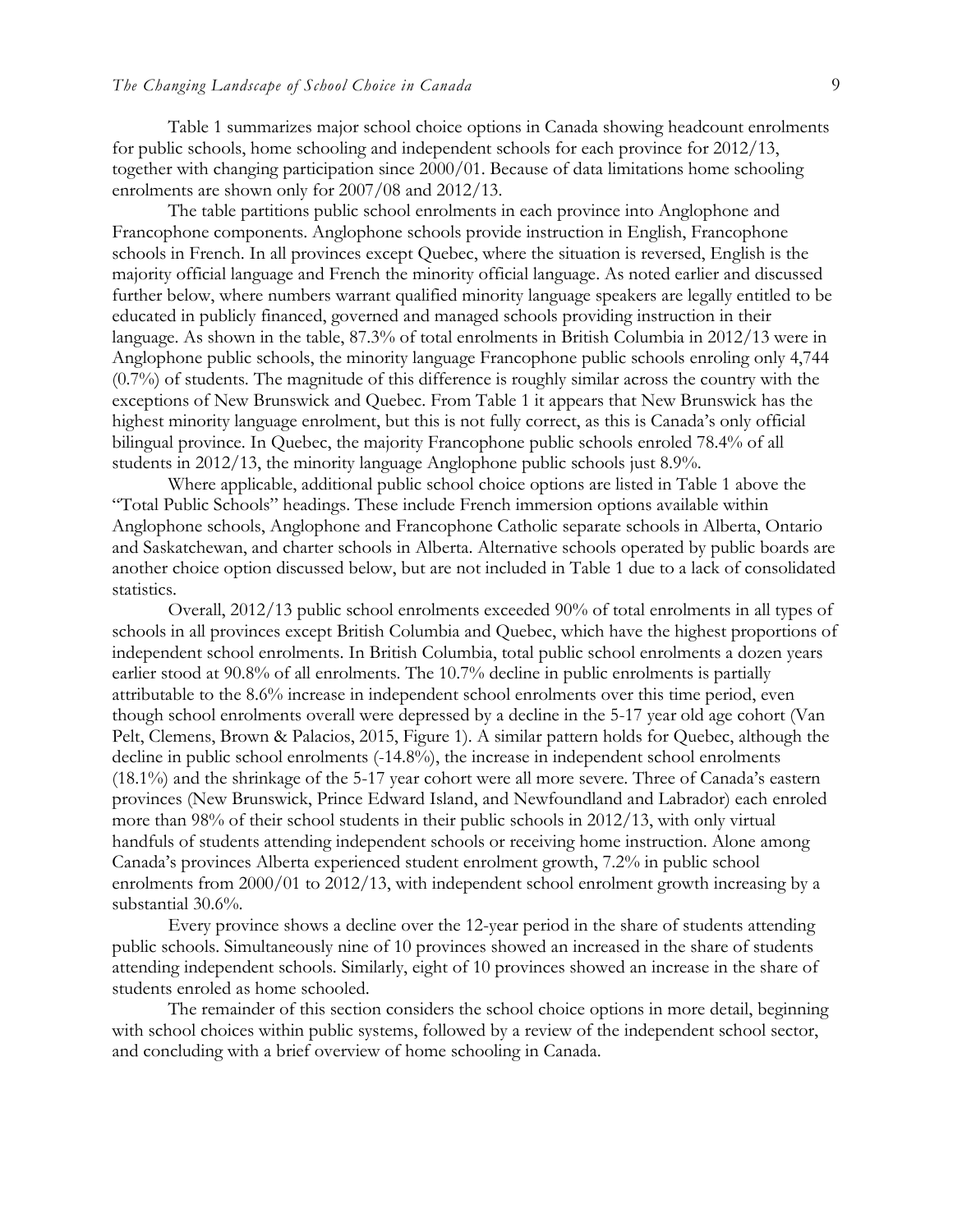#### **Choice Within the Public Sector**

 $\overline{a}$ 

As outlined in above, there are two major forms of publicly funded and governed school choice options in Canada: the Catholic separate schools in Alberta, Ontario and Saskatchewan,<sup>4</sup> and the section 23 minority official language schools in all provinces. These schools are not open to all students.

**Catholic separate schools**. Admittance to Catholic separate schools is subject to differing requirements in each of the three provinces concerned. Ontario officially restricts enrolment in Roman Catholic (RC) elementary (JK–8) separate schools to children from Catholic families, but boards have discretion to admit non-RC children on a case-by-case basis. Anecdotal and media reports (e.g. Brown, 2014) suggest Ontario's separate boards have been admitting increasing numbers of non-RC students in recent years in response to declining enrolments. No information is publicly available on the extent of non-eligible student enrolment in Ontario separate schools, but the numbers are likely quite small as boards are unlikely to admit students from non-Christian families and those admitted will be required to participate in Catholic instruction and religious exercises. There is nonetheless clear evidence of RC parents actively opting for this school choice option. Card, Dooley, and Payne (2008) found the opening of new separate elementary schools in Ontario residential areas with high proportions of Catholics to be associated with an almost 10% decline in public school enrolment in the neighbourhood (p. 4).

Ontario's separate secondary schools (grades 9–12) have been required to admit non-Catholic students since receiving equivalent funding to public high schools in 1985. Consistent with Alberta's open enrolment legislation as discussed later, Alberta's separate boards admit non-Catholic pupils throughout K–12, subject to parental and student agreements to respect their religious character. Saskatchewan enacted legislation in 1995 giving parents the choice of enroling their children in either a separate or public high school regardless of religious affiliation. Eidsness, Steeves, and Dolmage (2008) report that Saskatchewan's separate boards have been admitting non-Catholic students to their elementary grades for some time.

Overall, 21% of Saskatchewan students were enroled in Anglophone or Francophone Catholic separate schools in 2012/13, as were 23% of all Alberta students, and almost a third (30%) of Ontario students. In all three provinces, Francophone separate enrolments are considerably smaller than Anglophone separate enrolments, falling below 1% of enrolments in Alberta and Saskatchewan and standing at 3.3% of all enrolments in Ontario. Separate school enrolments in Alberta increased by 15.3% over the 2000/01 – 2012/13 period, but this was a smaller than the 7.2% increase in total public enrolments (Van Pelt, Clemens, Brown & Palacios, 2015, p. 11). Separate school enrolments in Saskatchewan and Ontario both decreased over this period, the downturn in Ontario (by 5.0%) being similar to the overall decline in public enrolments (5.2%), that in Saskatchewan markedly less so.

**Minority language public schools**. Section 23 of the *Canadian Charter of Rights and Freedoms*  guarantees minority education rights for French-speaking parents outside Quebec where numbers warrant, and Quebec's *Charter of the French Language* extends similar, but more limited, rights to eligible English speakers in Quebec.

In all provinces except Quebec, a child has the right to access public education in French if a parent or sibling was educated in French, or a parent has French as his or her first language, and it is

<sup>4</sup> There are also two small Protestant separate schools in majority Catholic settlements, the JK-8 Protestant Separate School in Penetanguishene, Ontario and the K-12 Englefeld Protestant Separate School in Saskatchewan.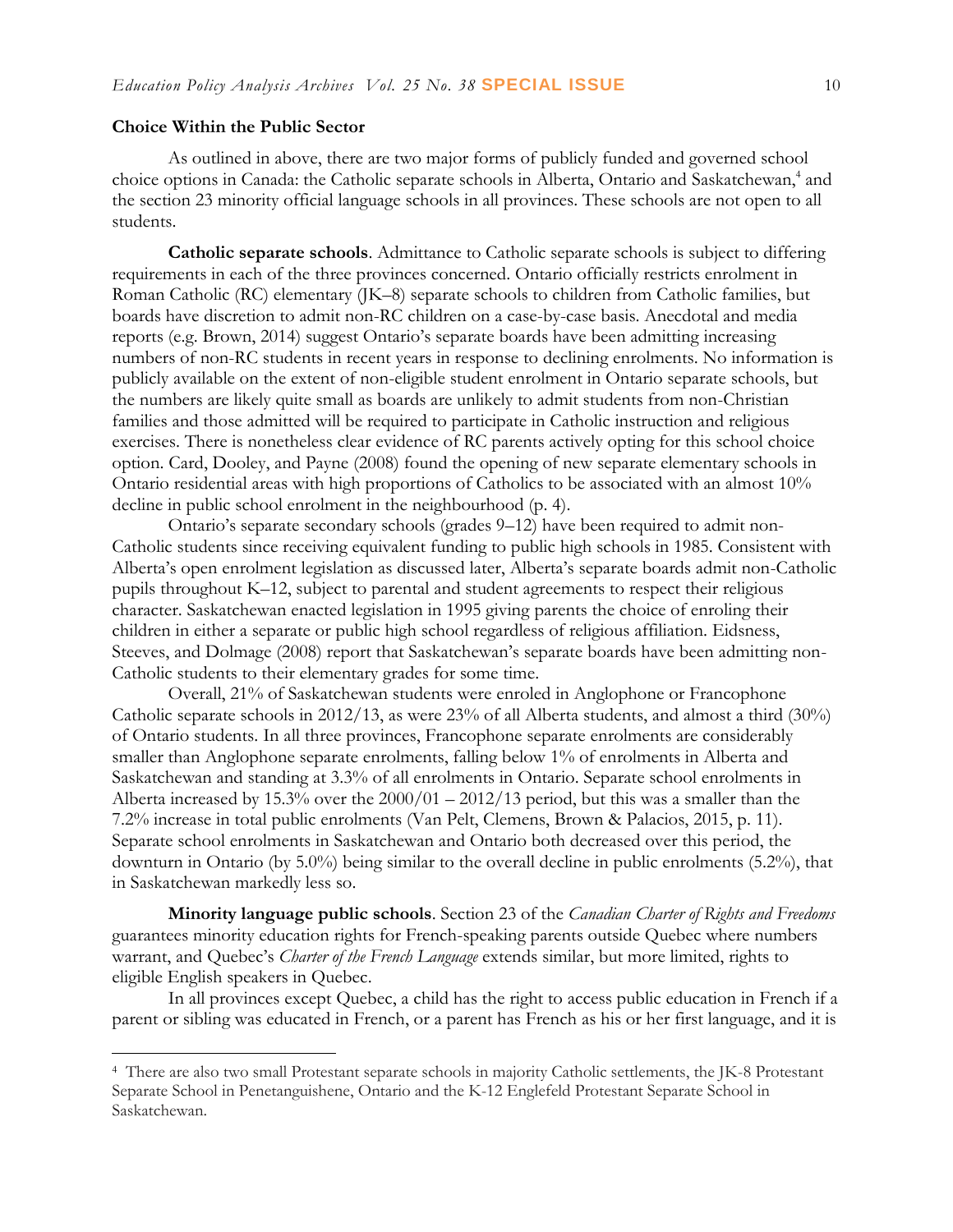still understood. When introduced in 1982, this new entitlement led to the gradual establishment of Francophone public schools for qualified French speakers in all English-speaking provinces, although availability varies. Autonomous boards operate these schools with trustees elected by French language supporters. To fully discharge its constitutional responsibilities Ontario has established four secular French public and eight French Catholic boards in addition to its 31 English public and 38 English separate boards. Neither Alberta nor Saskatchewan have French language Catholic separate boards, but at least one Albertan French language board (Conseil scolaire Centre-Nord) serves to operate both French Catholic separate schools and French secular public schools.

In Quebec, public school students are required to attend French language schools unless they are Canadian citizens with at least one parent or sibling who was educated in Canada in English. This effectively means that immigrant children will be educated in French schools, unless they enrol in an independent school. This has encouraged the emergence of independent *ecoles passerelles*  (bridging schools) which allow otherwise ineligible Francophone or Allophone parents (other language speakers) to enrol their children in public English language schools after at least one child has completed three years English language instruction at the independent school. Less strict entry criteria apply in the dual language school system in the province of officially bi-lingual New Brunswick, where admission to French or English public schools is available to all with "sufficient linguistic proficiency" in either, both, or neither of the two official languages (New Brunswick, 2004). In practice this accords New Brunswick parents choice to enrol children in either French or English programs, regardless of their home language. The number of non-Francophone parents choosing French kindergarten for their children jumped substantially when the government announced the elimination of primary level French immersion programs, providing an intriguing illustration of parental interest in school choice. In all cases, minority language schools are limited to areas where there are sufficient numbers of students to warrant their establishment.

Table 1 shows minority language enrolments on the lines for Francophone schools in all provinces except Quebec, where the appropriate statistics are for the Anglophone entry. Enrolments in minority language schools are substantially lower than those in schools for the majority official language, falling below one% of total enrolments in Alberta, British Columbia, Saskatchewan, and Newfoundland and Labrador, and below 5% in all other provinces except Quebec (8.9%), where the minority language is English, and New Brunswick (28.4%), which is Canada's only official bilingual province. Overall, total enrolment in minority language public schools, including Anglophone schools in Quebec, but excluding any schools in New Brunswick where there is no official linguistic minority, accounted for less than 4.5% of enrolments in 2012/13.

**Summary**. It is important to stress that the Catholic separate and minority language school options discussed in the previous paragraphs are conditional entitlements, available only to minority segments of the population. Moreover, while the minority language entitlements are available across the country, Catholic separate schools are only available in three provinces—which nonetheless accommodate 53% of the national population. Still, official and practical limitations ensure that entry to Catholic separate schools is only available to an appreciable minority, while the eligibility requirements for minority language schools limit access to an even greater degree. Most Canadian families are thus denied these school choice options. Even so, these schools can offer multiple choices to the qualified few, who may, for example, be able to choose between a secular or Catholic, French language or English language school.

To these could be added the special case of First Nation (Aboriginal) families with access to either a Band administered on-reserve school or a nearby off-reserve public school. The number of families in such a situation is unknown and difficult to ascertain, and only a small proportion of the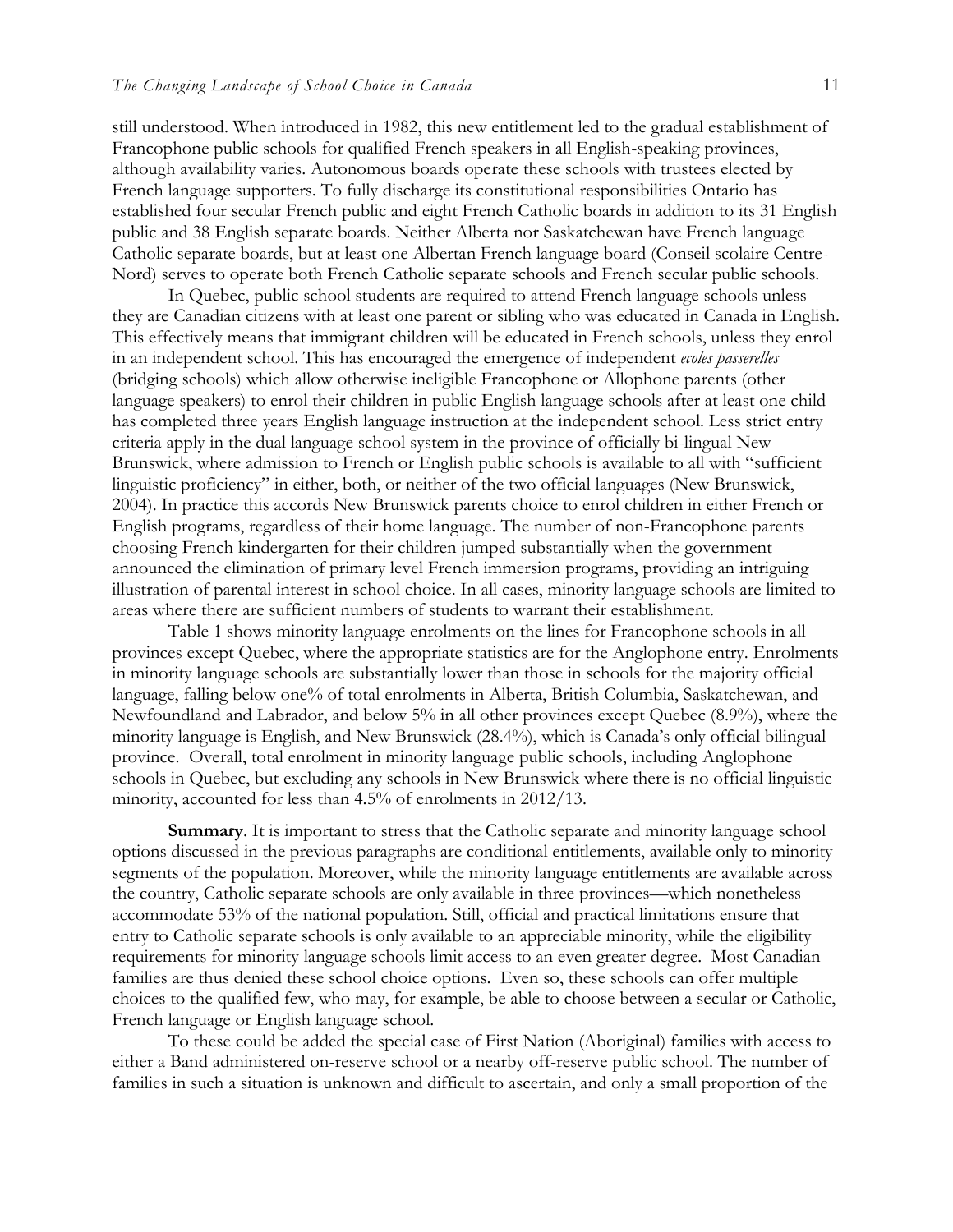$170,000<sup>5</sup>$  or so school aged First Nations children would be candidates, as the only communities where this would be feasible will necessarily be located in relatively more densely populated regions. Even so, this is another form of entitlement-driven, publicly funded school choice.

**French immersion**. To support Canada's bilingual policy, the Federal government negotiates partial financial aid agreements with each English speaking province to support two French as a second language (FSL) programs: core French, where French is taught as a regular school subject, and French immersion, in which French is the language of instruction for half or more of each school day. Depending on numbers, accommodation options, and board policy, immersion programs either operate as dual track programs alongside the regular instructional program within host schools, or as single-track programs in a dedicated school. Bussing is usually available in accord with district policy, offering an attractive, affordable choice for parents seeking alternatives to their local public school.

As illustrated in Table 1, French immersion programs have been increasing in popularity in recent years and demand has outstripped capacity in many districts. Some districts have capped immersion enrolments and instituted registration lotteries. Although something of a curiosity when initially established in the 1970s, national enrolment in French immersion programs has increased substantially, exceeding 375,000 in 2012–2013, representing 8% of total Canadian enrolments. Table 1 shows French Immersion enrolments are above the national average in all four Atlantic Provinces, where other non-government school choice options are almost non-existent, and in Manitoba.

Although there are normally multiple sites within urban and suburban districts, these immersion programs function as magnet schools by attracting students from across wider areas. Immersion schools appear to attract upwardly mobile parents from primarily higher social-economic echelons who take an active interest their children's education. In contrast with many other public schools, French immersion classes usually contain fewer students on individual special education plans or with behavioural issues. As Holmes (2008) observed "French immersion usually requires travel out of zone, and it is seen by many as a private education without tuition" (p. 200). The social reproduction critique of French immersion programs is not new, an early Canadian study by Olson and Burns (1983) documenting significantly higher family incomes for students in immersion programs in a northern Ontario community, leading them to argue that entry into and success in the program are geared to social class.

Alternative schools.<sup>6</sup> Three provinces have adopted legislative frameworks enabling local districts to provide education choices beyond the regular authorized curriculum. Alberta is the unchallenged jewel in Canada's school choice crown in this—and other—regards. At the heart of Alberta's approach is a comprehensive open enrolment policy that allows parents to enrol children in any suitable program at any public school in the province, other than s.23 French language schools, subject to first accommodating local residents. Funding follows the student. As touched on earlier, this sweeping policy applies to the province's separate schools, with enrolment priority naturally being given to Catholic students.

Alberta's (2000) *School Act* further authorizes school boards to offer alternate programs to satisfy local demand. An alternate program is defined as "an education program that (a) emphasizes a particular language, culture, religion or subject-matter, or (b) uses a particular teaching philosophy," but is not a special education program, a s.23 French language program, or program of religious education in a separate school (s.21(1)). If a school board rejects a proposal to establish an

<sup>5</sup> Statistics Canada (2011, Table 4) reported 167,800 4–15 year First Nations children 2011, which represented 4.5% of the total Canadian 4–15 year cohort..

<sup>6</sup> This section draws heavily on Allison (2015a).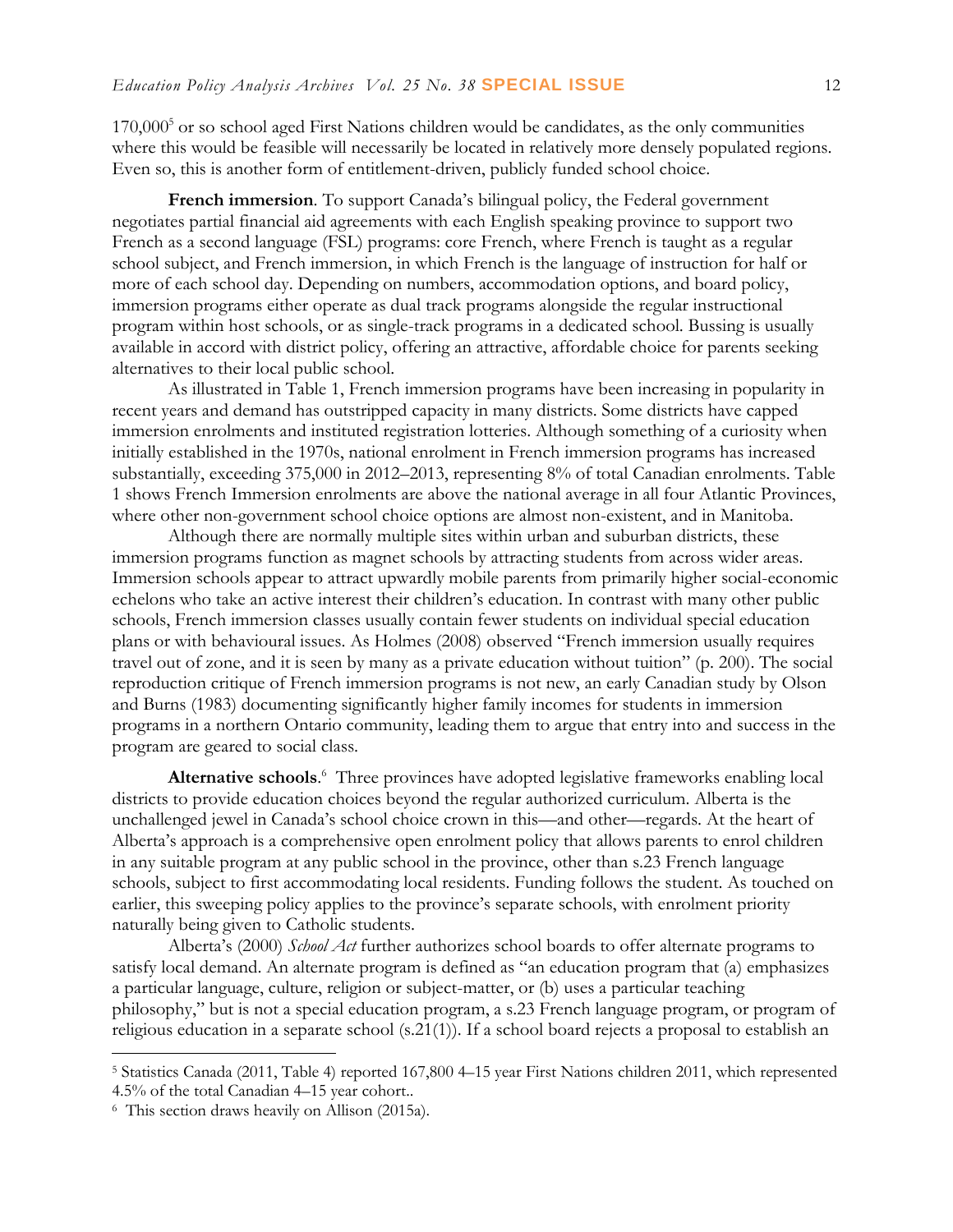alternate program, s.31 of the *Act* allows the applicants to seek charter school status from the Minister of Education, subject to the restriction that charter schools cannot be "affiliated with a religious faith or denomination" (s. 34(4)). As discussed further below, Alberta is the only province that allows charter schools. More consequentially, it is also the only province with a legislative mechanism to actively promote intra-district and inter-district choice by requiring boards to vote on proposals for new programs.

Many school district Web sites—as well as the Alberta Education site—prominently proclaim a commitment to school choice, some providing forms to submit proposals for new programs. Even so, there appear to be no consolidated statistics summarizing Alberta's alternate schools and programs. Dosdall (2001), an influential leader in Alberta's adoption of school choice policies, reported that in 2000, 41% of elementary, 48% of junior high, and 58% of high school students were attending out of zone schools in Edmonton. Visits to school district Web sites found there to be 50 or so distinct alternate schools or programs listed for each of Alberta's larger districts (Edmonton Public School Board and Calgary Board of Education), with many suburban and midsized districts listing several choices or more. Among the options available are aboriginal language and culture programs, academic programs such as Advanced Placement and the International Baccalaureate, arts programs, sports and athletic programs, bilingual and immersion language programs (Arabic, Chinese, German, and others), faith-based programs, instructional philosophy programs, all girl programs, all boy programs, and more. Multiple smaller programs are typically grouped together in a single school building, often alongside a French immersion program, illustrating the inherent variety promoted by intra-district choice policies. Even so, choices are markedly curtailed or nonexistent in rural and far northern districts. Moreover, boards usually charge additional bussing fees for students enroled in choice programs.

British Columbia followed Alberta's lead and adopted open enrolment legislation in 2002. The legislation protects students' rights to enrol in their designated neighbourhood school while according them the right to enrol in an educational program provided by any public school district in the province with sufficient space. The legislation also explicitly permits students to simultaneously enrol in a distributed, on-line learning program offered by a second board, allowing schools and students to take advantage of internet technologies to provide enriched learning opportunities. Subject to community consultation, the *School Act* authorizes a board to offer "specialty academies" which emphasize particular sports, activities, or subject areas, and specifically permits a board to offer an International Baccalaureate program. Boards are allowed to charge fees for these specialty programs to cover direct costs in excess of the cost of providing a standard instructional program, and out-of-area transportation costs are not usually covered.

Brown's (2004) analysis of British Columbia's adoption of this policy and its early effects found "clear differences" in the "choice climate" in the 20 districts studied, a few being enthusiastic, a few confused and divided, with most remaining committed to their established neighbourhood schools. Since then there appears to have been a warming to the choice opportunities created by the legislated permeability of school and district boundaries. Findings from a study of the Vancouver region by Friesen, Cerf Harris and Woodcock (2013) found the proportion of Kindergarten and Grade 4 students attending schools other than their designated school increased by 5.5 and 4.4 percentage points respectively between 2003 and 2006.

Visits to a selection of school district Web sites reveal a similar if less rich pattern to that observable in Alberta. One noticeable and potentially confusing difference concerns nomenclature. Whereas in Alberta, "alternate programs" commonly refers to all kinds of choice programs, in British Columbia—and some other provinces—this term is used to designate programs intended to specifically cater to needs of secondary level students with attendance or engagement challenges.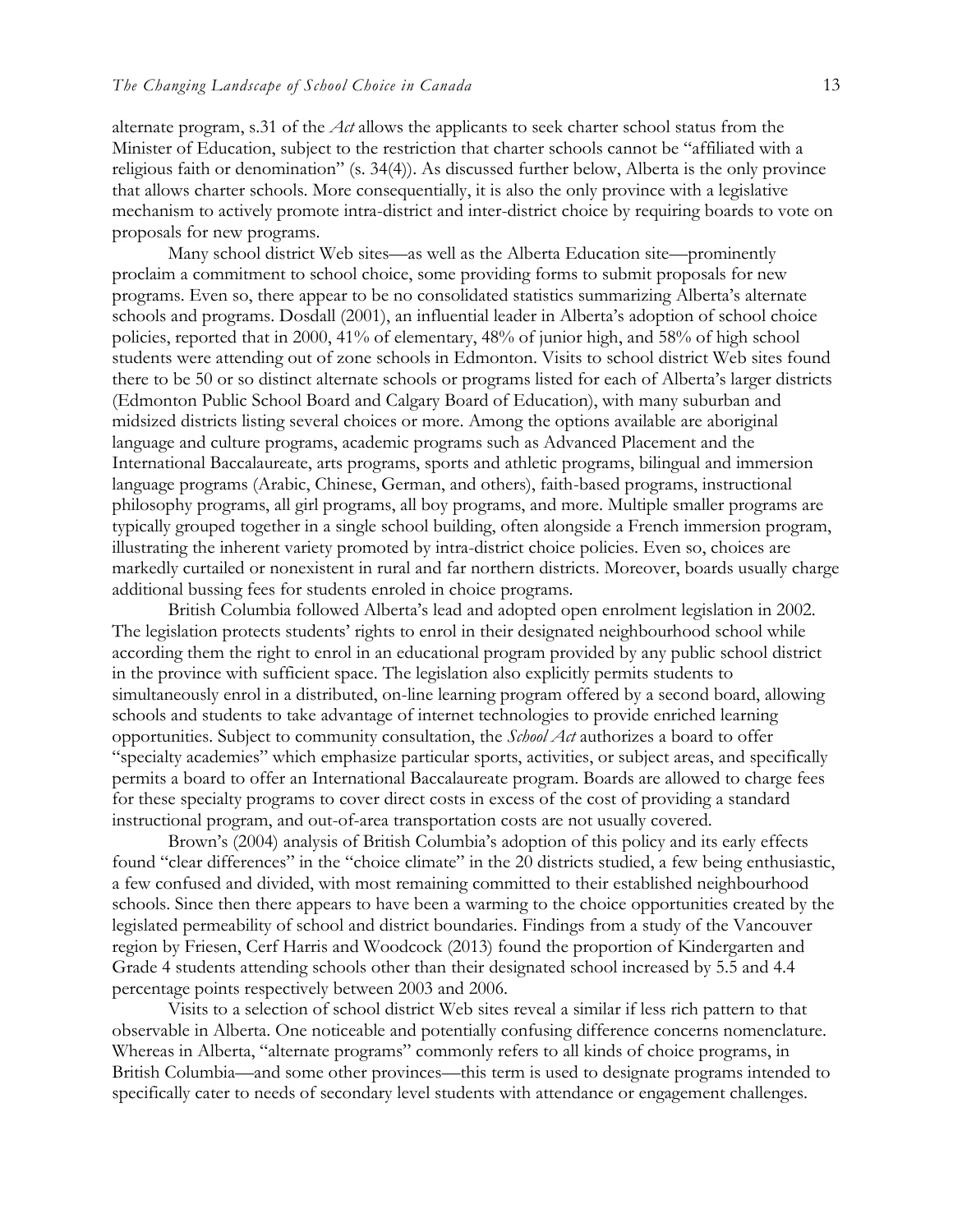Manitoba also has legislation giving students the right to attend any public school in the province but lacks accompanying provisions requiring or authorizing boards to establish programs beyond the four official programs established by the province, one of which is French immersion. The Web site of the province's largest district (Winnipeg School Division) lists twenty or so optional education programs as well as six "alternative program schools." Many of the listed programs appear quite small and targeted at specific populations, such as the Aboriginal education, adolescent parenting, reading recovery, and special education programs, but more conventional choice focused programs are also listed, including a multi-age, student-centered, parent-involved alternate elementary program available in five schools, as well as the more conventional Advanced Placement and International Baccalaureate programs. Notable alternate programs include the English-Ukrainian and English-Hebrew immersion programs, which are also offered in other districts.

Other provinces have not adopted legislation explicitly encouraging public school choice. Saskatchewan is a partial exception. Provincial legislation authorizes school boards to enter into joint operating agreements with non-profit corporations to host and administer religiously defined associate schools. Associate schools receive per-pupil funding at 80% of the public schools operational grant, but are also permitted to charge tuition and other fees. They must comply with provincial curriculum and staffing policies and participate in provincial accountability activities, but retain their freedom to educate from a philosophical or religious perspective different from the secular public schools. There were ten such associated schools in 2010—eight Christian and two Islamic—accounting for around 1% of total K–12 enrolments, but almost half of independent nonpublic school enrolments.

While none of the remaining provinces actively encourage choice beyond that required by their constitutional obligations or as embodied in the French immersion option, their school boards are able to establish alternate programs or schools as they see fit. As shown in the last column of Table 2 (included in a later section), districts typically retain attendance zones for elementary schools, with some boards allowing more permeability than others, and most allowing some choice between secondary schools where feasible. Still, sometimes sharp differences between the policies of neighbouring or even contiguous boards exist. Pertinent examples are found in and around Canada's largest city of Toronto, where the Toronto Catholic District Board (TCDB) operates an open boundary policy for its secondary schools, but the public Toronto District School Board's (TDSB) has adopted a more restrictive policy. As noted earlier, Ontario legislation requires separate boards to allow non-Catholics to enrol in secondary grades, thus creating enhanced opportunities for both inter-district and intra-district choice within Catholic districts and inter-district choice between Catholic and other public boards.

The web sites of these two school boards list various specialized secondary level program choices as well as a large range of alternate learning regimes to welcome students experiencing difficulties in regular high schools. Both Web sites also list various elementary programs and alternate schools including, in the TDSB, an Africentric school, the Triangle LGBT program, and the Da Vinci School, which offers a Waldorf inspired program.<sup>7</sup>

**Charter schools**. Alberta is the only province with legislation providing for charter schools. Charter schools are autonomous public schools that provide innovative or enhanced education programs designed to improve student learning (Alberta Education, 2016). Operating outside of local school boards and governed by their own board of trustees, they are accountable for pursuing and meeting their charter. They are typically exempt from many statutes and regulations that govern traditional public schools, are not required to hire unionized teachers, and may use non-traditional

<sup>7</sup> See Allison (2015b) for a more details on alternative schools in Ontario's public school system.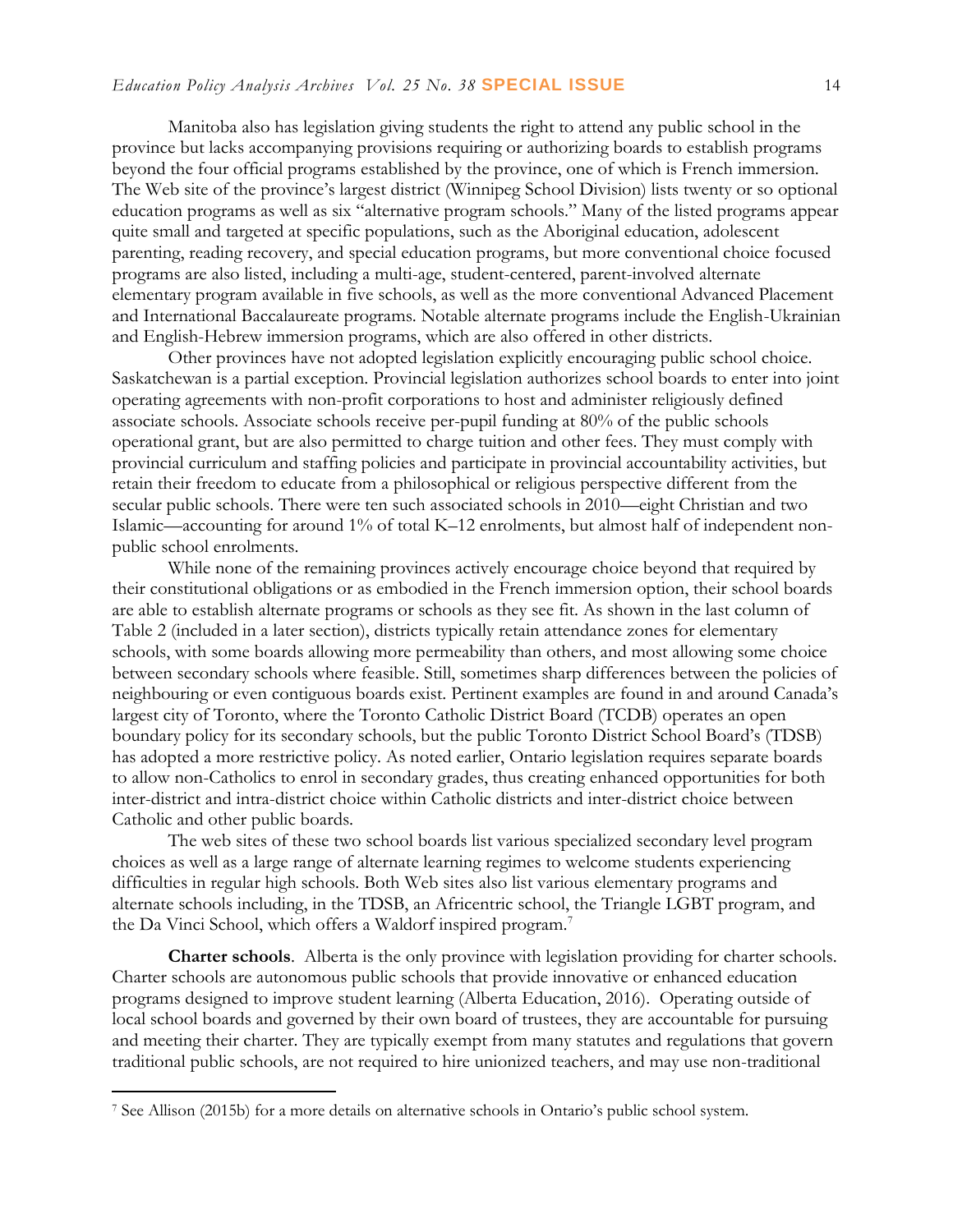pedagogy or curriculum. They do not charge tuition and are typically fully funded for operational expenses (Bosetti, Brown, Hasan & Van Pelt, 2015).

Alberta's charter school legislation was introduced in 1994 with the aim to provide choice and competition in the public sector and inject more diversification in the education market. With a cap of 15 schools the government has carefully monitored and constrained the expansion of charter schools in the province. Currently there are 13 charter schools operating across 20 campuses. Six charter schools are located in the city of Calgary representing 83% of the total charter school enrolment, three in the capital city of Edmonton representing 11% of enrolment, and the remaining 6% are the four charter schools located in smaller communities in rural areas (Bosetti & Butterfield, 2016). While student enrolment in charter schools has quadrupled since their inception (2,073 students enroled in 1999/00 and 8,418 in 2012/13) and indicators suggest wait lists for some charter schools are substantial, only 1.4% of Alberta students are enroled in these schools (Bosetti et al., 2015).

Research (Bosetti, Foulkes, O'Reilly, & Sande, 2000; Bosetti et al, 2015; Ritchie, 2010) indicates charter schools in Alberta are innovative in their delivery of education, demonstrate enhanced learning outcomes, particularly for some disadvantaged groups of students (i.e., immigrant second language learners, at-risk youth, aboriginal youth), and have more benchmarked achievements than their counterparts in the public system after controlling for socio-economic differences (Johnson, 2013). They have exerted positive competitive pressure in the larger urban school districts, with those districts responding by creating expanded school choice options for parents.

Recent changes to legislation indicate the government's continued commitment to charter schools as vehicles of educational reform; however, the official view of their role and purpose has shifted from infusing competition and diversification in the education market to serving as pilot sites and incubators to research and fine-tune innovative practices (Alberta Education, 2010). Teachers, as scholar practitioners, are expected to engage with researchers in universities and polytechnic institutes to design robust investigations into effective practices that improve student success (Bosetti & Butterfield, 2016).

With a cap of 15 charter school this not only restricts their expansion and limits access for parents and families, but it also prevents them from becoming a viable competitive force within the public school system.

#### **Independent Schools**

 $\overline{a}$ 

Every province in Canada is also home to independent schools that operate as distinct entities outside of the public systems. They are established and governed independently, usually by a non-profit board of governors who are accountable to parents and school supporters, and all are required to register with the relevant authorities in their jurisdictions. They are subject to statutory requirements and regulations that vary from province to province, often substantially. The provinces of British Columbia, Alberta, Saskatchewan, Manitoba and Quebec provide limited funding for registered independent schools<sup>8</sup> that conform to specified requirements, including employment of provincially certificated teachers, using provincial curriculum, participating in large scale provincial assessments, and meeting inspection and reporting requirements. Funding levels range from a low in British Columbia of 35% to 50% of the per pupil operating grant given to public schools in the same locality to a high of 80% in

<sup>8</sup> Canada is not alone in this. "The Netherlands, United Kingdom, Sweden, Denmark, and Australia are among the many nations in which governments fund, but do not necessarily operate, a wide spectrum of schools" (Berner, 2016, para. 2).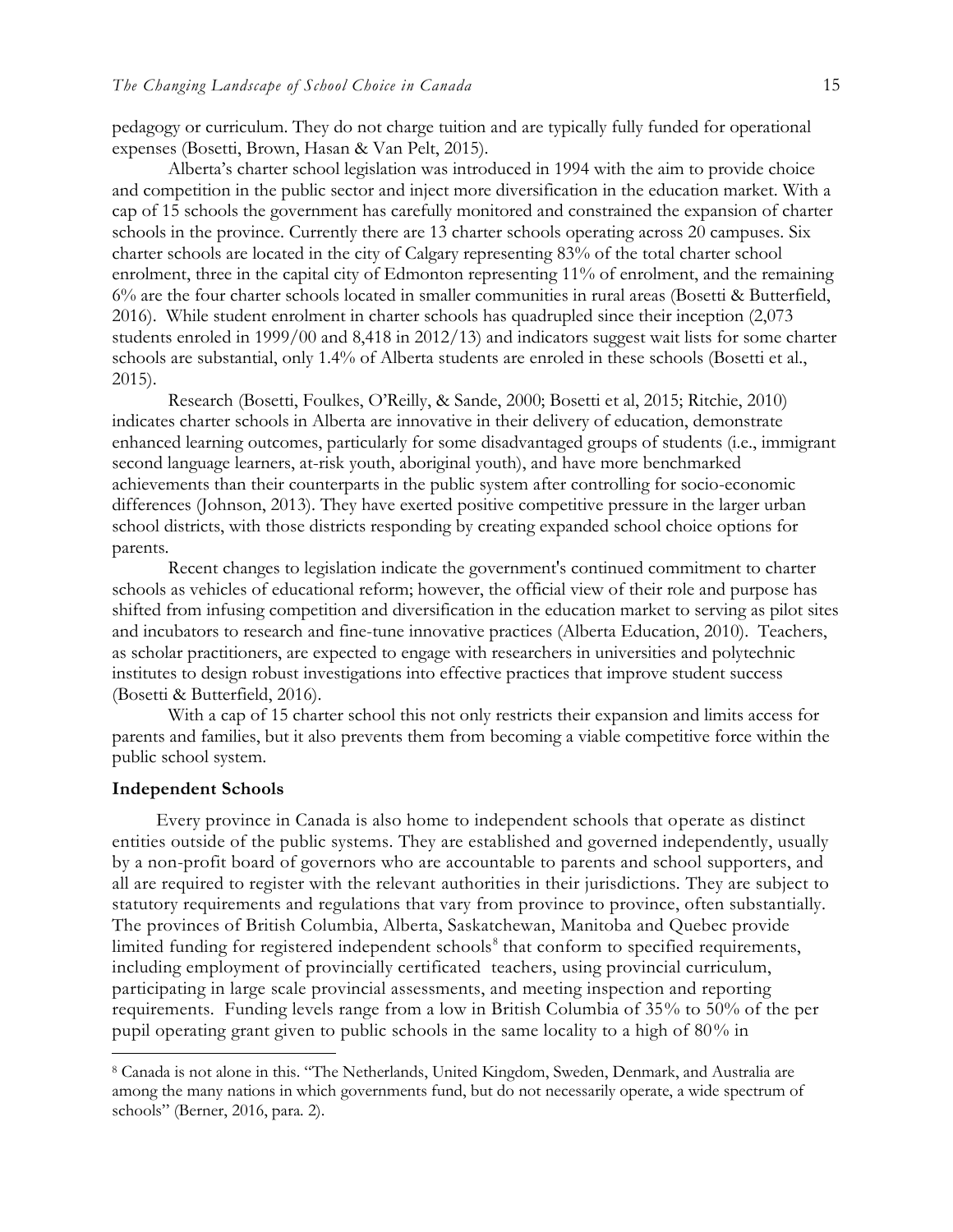Saskatchewan<sup>9</sup> (see Table 2). Quebec has the most stringent regulations and Ontario the fewest. For example, elementary independent schools in Ontario are unfunded and largely unregulated, but inspection and approval are mandatory at the secondary level if a school wishes to offer secondary level diploma credits. Ontario independent schools are not required to hire certificated teachers or follow the provincial program of studies, but receive no public funds even if they do. Many of the newer independent schools serve niche markets that provide low enrolments, focus on specialized pedagogy, and provide intimate, personalized learning environments for their students (Davies & Quirke, 2005).

Table 2

 $\overline{a}$ 

| Province      | Independent      | Home school           | Open enrolment options in public      |  |  |
|---------------|------------------|-----------------------|---------------------------------------|--|--|
|               | school           |                       | system                                |  |  |
| British       | 35% to 50%       | No funding support    | Province-wide open enrolment.         |  |  |
| Columbia      | funded           | for parents           |                                       |  |  |
| Alberta       | $60\%$ to $70\%$ | Province funds        | Open enrolment permitted although     |  |  |
|               | funded           | $$1,641$ per          | precise rules are determined at the   |  |  |
|               |                  | student/year, half of | school board level. Usually           |  |  |
|               |                  | which goes to parent  | transportation costs not covered.     |  |  |
| Saskatchewan  | 50% to 80%       | Up to $$1,000$ per    | No open enrolment policy.             |  |  |
|               | funded           | student annually      |                                       |  |  |
|               |                  | depending on board    |                                       |  |  |
| Manitoba      | 50% funded       | No funding support    | Provincial authorization for open     |  |  |
|               |                  |                       | enrolment, some conditions apply.     |  |  |
| Ontario       |                  | No funding support    | Province offers conditional open      |  |  |
|               |                  |                       | enrolment for distance                |  |  |
|               |                  |                       | considerations. Additional            |  |  |
|               |                  |                       | considerations at school board level. |  |  |
| Quebec        | Up to $60\%$     | No funding support    | Provincially authorized open          |  |  |
|               | funded           |                       | enrolment within school districts.    |  |  |
| <b>New</b>    | No provincial    | No funding support    | No open enrolment; student            |  |  |
| Brunswick     | funding          |                       | placement determined by school        |  |  |
|               |                  |                       | district with appeal process.         |  |  |
| Nova Scotia   | No provincial    | No funding support    | No provincial open enrolment          |  |  |
|               | funding          |                       | policy. Issue is determined at board  |  |  |
|               |                  |                       | level.                                |  |  |
| Prince Edward | No provincial    | No funding support    | No open enrolment. Student            |  |  |
| Island        | funding          |                       | placement determined at board level.  |  |  |
| Newfoundland  | No provincial    | No funding support    | No open enrolment.                    |  |  |
| and Labrador  | funding          |                       |                                       |  |  |

*Independent School, Home School Funding and Open Enrolment Options, by Province, 2015*

*Note*. Funding for independent schools is on a per student basis and amount awarded is a percentage of the allotment given for operational expenses for a student in attendance at a local public school. Adapted from Bosetti and Gereluk, 2016, p. 80.

<sup>9</sup> It should be noted that each funding province has a number of funding categories, with higher grant percentages often contingent on compliance with increasing regulatory restrictions.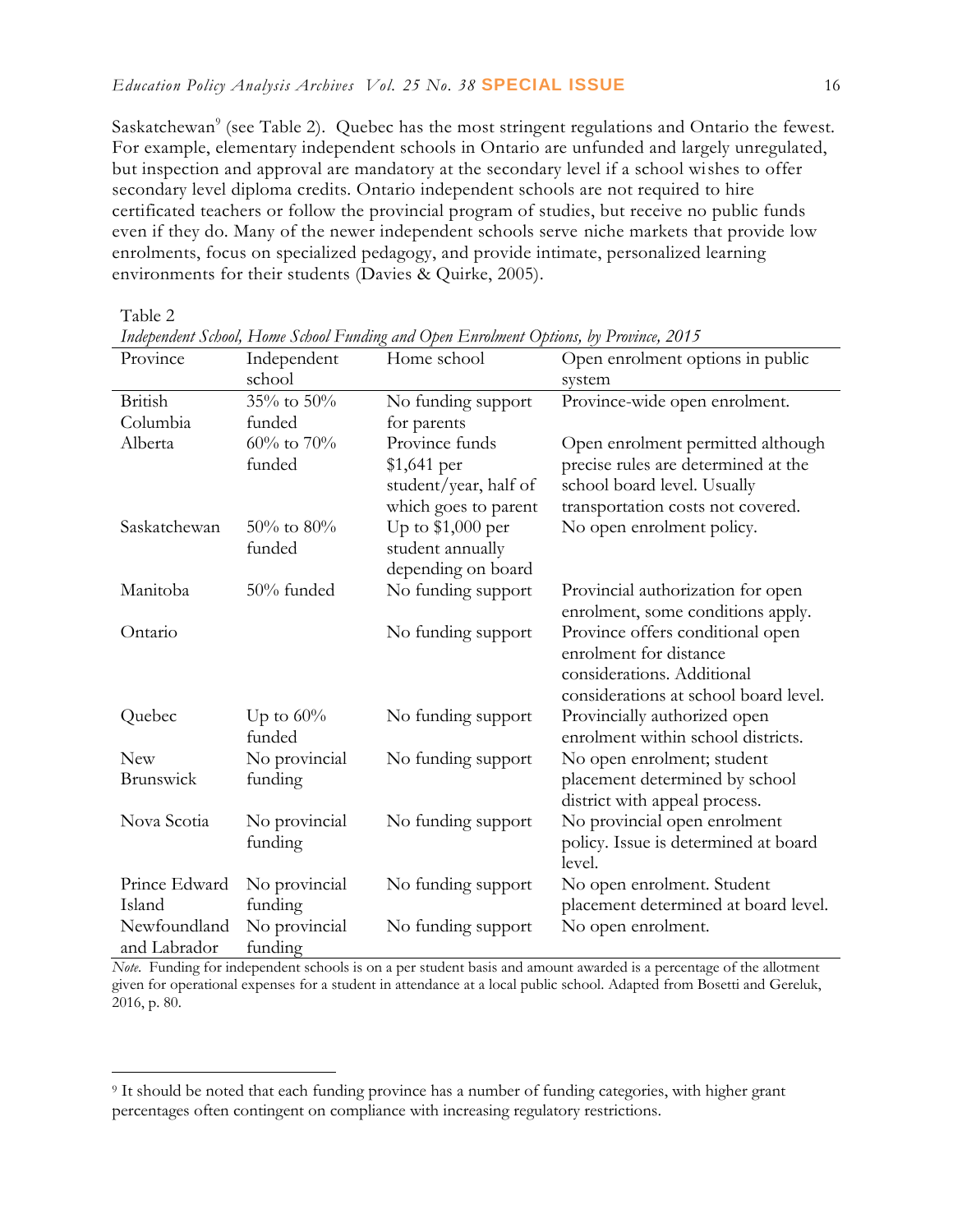A recent inventory identified 1,935 independent schools operating in Canada during 2013/14, of which 33.4% were in Quebec, 31.4% in Ontario, 20.4% in British Columbia and 7% in Alberta. In all, they accounted for 6.8% of total student enrolments in K-12 schools in Canada (Allison et al 2016). In 2012/13 the proportion of the total student population attending independent schools was highest in Quebec (12.6%) and British Columbia (11.6%) and lowest in New Brunswick (0.7%) and Prince Edward Island (1.0%) (Van Pelt et al., 2015, p. 18).

Canada has a long history of traditional (academically focused, university-preparatory) and religious private schools, mainly in the provinces of Ontario, British Columbia, and Quebec—some of which are boarding schools and single gender schools that serve affluent families who can afford the tuition and expenses. A recent study of independent schools (Allison et al. 2016) revealed that only 4.7%<sup>10</sup> of independent schools—90 schools in total—would fall into the stereotypical elite school category. Instead, the majority of independent schools in Canada cater to middle class preferences with 48.6% of all independent schools having a religious orientation and 30% being specialty schools that serve students with programming to accommodate the pursuit of special subjects or activities, such as arts or sports, special learning needs, or particular approaches to teaching and learning, such as Waldorf or Montessori. There has also been an increase in the number of independent schools in Canada that supply online learning to supplement or replace traditional school-based instruction and home schooling. It is noteworthy that although 80% of Canadians live in large urban centres, 37% of independent schools are located outside of large urban areas, with 22% in rural areas, and 15% in small to mid-sized centres (Allison et al., 2016, p. iii).

While the provincial government does not provide any funding for independent schools in Ontario, that province, as shown in Table 1, has a higher percentage of students enroled in these schools (5.6%) than Alberta (3.9%) and Saskatchewan (2.4%), both of which provide funding to independent schools (Van Pelt et al., 2015, p. 18). One might expect the provinces providing funding would have higher independent school enrolments because they would be more accessible to middle and lower income families. However, Alberta and Saskatchewan offer more extensive school choice options in their public systems than does Ontario. As shown in Table 2, these three provinces are the only ones that also provide parents with the choice of publicly funded Catholic separate schools, but admission policies in Alberta and Saskatchewan are more open. As noted earlier, Alberta also allows religious alternative schools in its public school boards and offers charter schools, which further reduce the need for parents to turn to the independent school sector. The higher independent school enrolments in Ontario could also be attributed to Ontarians being more religious. More Ontarians claim the importance of religion to their daily lives than citizens of any other province, and can thus be reasonably expected to sacrifice more for a religiously-oriented education for their children (Allison et al. 2016). Additionally, Saskatchewan adopted a new, expanded funding policy for independent schools in 2012 after which enrolments grew from 1.0% to 2.4% over the subsequent two years (Clemens et al. 2014, p. 26; Van Pelt et al., 2015, p. 18).

It is important to recognize that less than half of the independent schools in Canada receive government funding, but that more than half of the students who attend independent schools are in schools that receive funding. More precisely, while only 39.4% of independent schools in Canada receive government funding, these schools enrol 58.6% of students attending independent schools (Allison et al, 2016).

Independent schools contribute to the opportunity for parents to choose how their children are educated. These schools are attractive for many reasons: some because they provide students

<sup>10</sup> The study used membership in Canadian Accredited Independent Schools as a proxy for traditional private schools.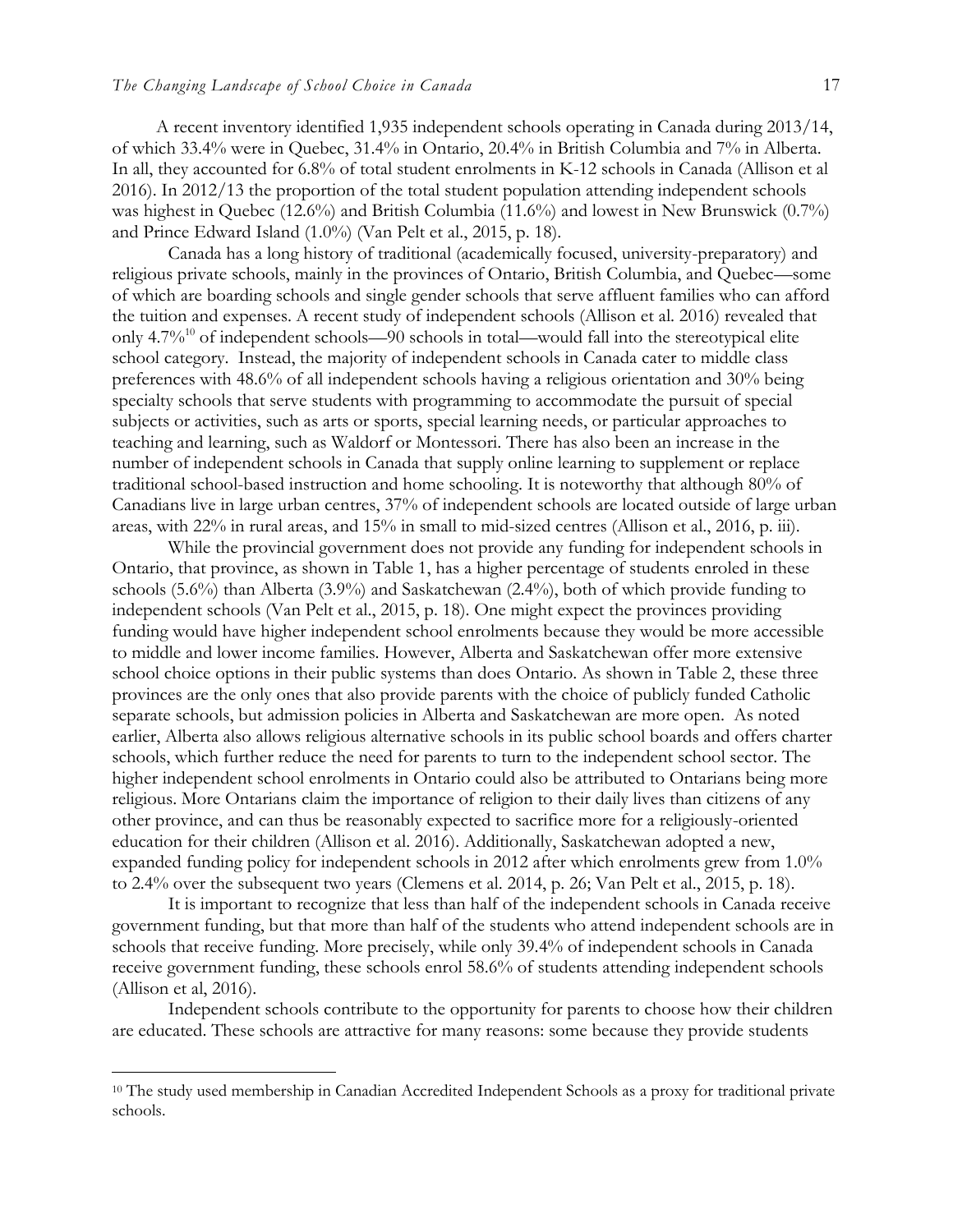with access to social networks; some because of the enriched curriculum focused on the cultivation of dispositions, knowledge, and skills for success in life; some for enhanced consideration for admission to particular postsecondary institutions; some provide for socialization in homogeneous communities of like-minded parents, supported by educators who, at least in principle, believe in the culture, pedagogical orientation, and overall mission of the school (Bosetti & Gereluk, 2016). The recent influx of wealthy immigrants who can afford, and are accustom to sending their children to private school is a factor in large metropolitan centers (Yoon & Gulson, 2010). As noted earlier, and as indicated in Table 3, almost half of all independent schools in Canada have a religious orientation (Allison, et al., 2016). They appeal to parents for the religious perspectives they provide, the emphasis on character, values, and morals. A study a decade ago found that they attract parents because of the frequent and strong collaboration with the home and the reinforcement of the family's values they offer. The same study found that parents were attracted to independent schools—regardless of type—because of the quality of the teachers, the curriculum, and the safety of the school environment (Van Pelt, Allison, & Allison, 2007; Van Pelt, 2009).

|                                                                 |                                         | $\nu$ istrivinion of Independent Stroots and Enrothents in Canada, by Type and I califics, 2019 for<br>Schools |              | Enrolments |              |
|-----------------------------------------------------------------|-----------------------------------------|----------------------------------------------------------------------------------------------------------------|--------------|------------|--------------|
|                                                                 |                                         | Count                                                                                                          | Distribution | Count      | Distribution |
| Total in All Provinces                                          |                                         | 1935                                                                                                           | 100%         | 368,717    | 100%         |
| Religiously-Oriented<br>Catholic, Other<br>Christian,           | Affiliated with a<br>religion           | 940                                                                                                            | 48.6%        | 178,119    | 48.3%        |
| Jewish, Islamic, Other                                          | Not affiliated with a<br>religion       | 995                                                                                                            | 51.4%        | 190,598    | 51.7%        |
| Specialty Emphasis<br>Montessori, Waldorf,<br>Arts/Sports/STEM, | Specialty school                        | 581                                                                                                            | $30.0\%$     | 99,614     | 27%          |
| Distributed Learning,<br>Special Education, etc.                | Not a Specialty<br>School               | 1,354                                                                                                          | 70%          | 269,103    | 73%          |
| Location<br>Size of population<br>centre                        | Rural, small, medium                    | 717                                                                                                            | 37.1%        | 88,923     | 24.1%        |
|                                                                 | Large urban                             | 1,218                                                                                                          | 62.9%        | 279,794    | 75.9%        |
| <b>Grade Levels</b>                                             | Elementary only                         | 857                                                                                                            | 44.3%        | 104,014    | 28.2%        |
|                                                                 | Secondary only                          | 357                                                                                                            | 18.4%        | 86,745     | 23.5%        |
|                                                                 | Combined<br>Elementary<br>and Secondary | 721                                                                                                            | 37.3%        | 177,958    | 48.3%        |
| Government Funding                                              | Does not receive<br>government funding  | 1,172                                                                                                          | 60.6%        | 151,678    | 41.1%        |

Table 3

*Distribution of Independent Schools and Enrolments in Canada, by Type and Features, 2013/14*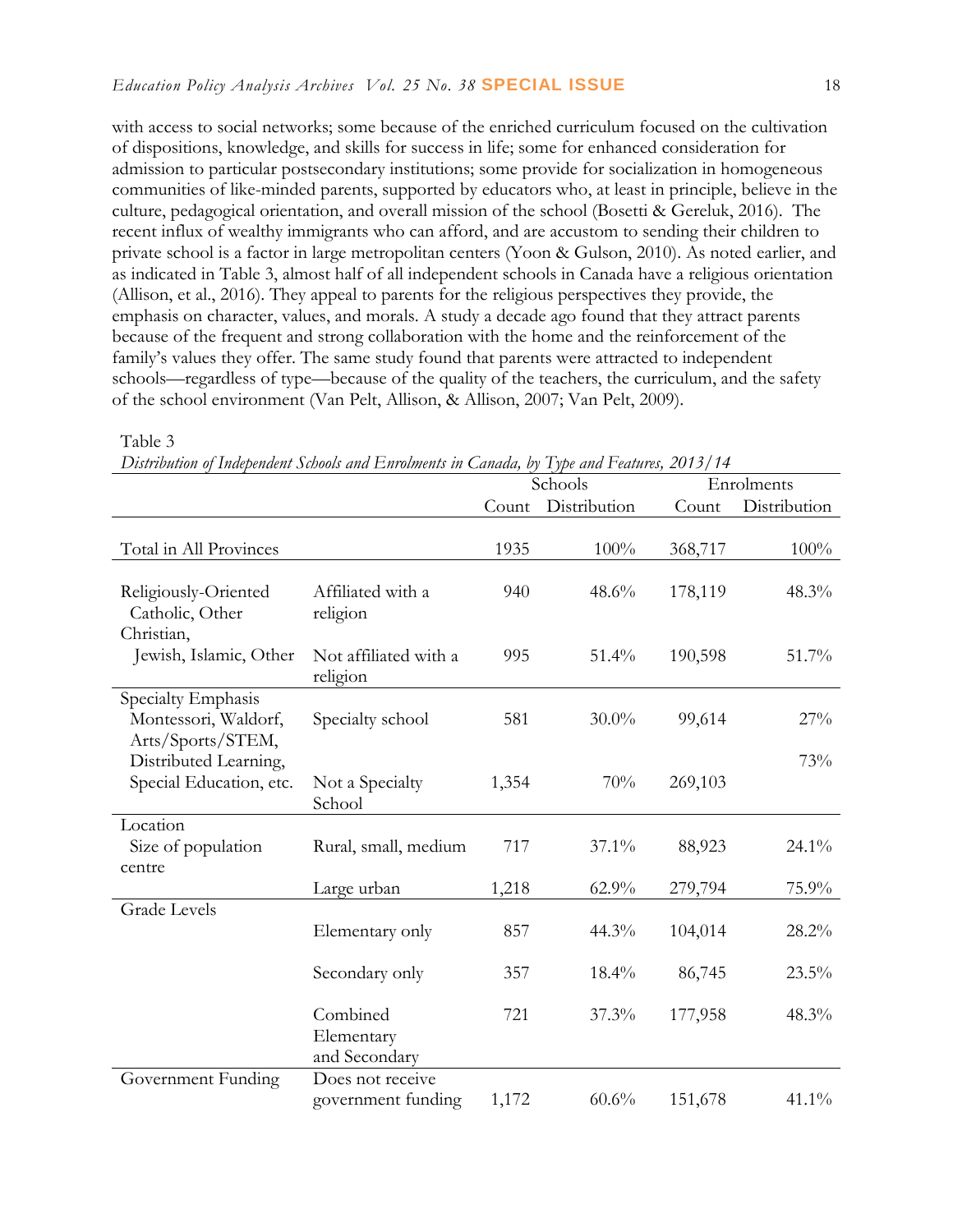|                               | Receives partial<br>government funding | 738   | $38.1\%$ | 211,374 | $57.4\%$ |
|-------------------------------|----------------------------------------|-------|----------|---------|----------|
| School Size                   |                                        |       |          |         |          |
| Number of enroled<br>students | Fewer than 50                          | 737   | $38.1\%$ | 17,068  | $4.6\%$  |
|                               | 50 to 499                              | 1,007 | $52.0\%$ | 177,627 | $48.2\%$ |
|                               | 500 or more<br>students                | 191   | $9.9\%$  | 174,022 | $47.2\%$ |

*Note*. From Allison, Hasan and Van Pelt, 2016, p. v.

#### **Home Schooling**

Perhaps the most contentious domain of school choice is when parents exercise their rights and express preferences by removing their children from school to educate them at home. The issue here is the degree of freedom parents have regarding the education of their chi ldren, which stands in relation to the responsibility of the state in defining terms for the provision and supervision of education. In this sense, for some home schooling raises questions concerning the right of the state to protect the interests of children and their right to develop independent judgment, self-determination, and competency for liberal citizenship balanced with the right of parents to provide alternative, and possibly more satisfactory, perhaps even more successful, approaches for their children's education (Bosetti & Gereluk, 2016).

Home schooling is legal in all provinces, but only in Alberta and Saskatchewan is some funding provided to support the educational activities of home schooling families. To comply with compulsory attendance requirements all provinces require home schooled students to be registered with local provincial authorities (Van Pelt, 2015). Alberta has the most restrictive regulations for home schooling and provides the most funding, supervision and support. Parents are required to notify a school board or accredited private school of their intent to home school. School authorities with whom they register are responsible for the supervision and evaluation of the performance of their children based on the education program parents provide and at least two home visits. On the other end of the spectrum, Ontario provides no funding, support or supervision of families who choose to home school. Parents determine the educational experiences appropriate for their children, and need only to notify the local school board of their intent to home school (Davies & Aurini, 2008, p. 66).

Historically, poor accesses to education facilities because of geographic distance, a child's physical or mental disability, or religious conviction were the central reasons Canadian parents educated their children at home. More recently, new subgroups of home schoolers have emerged with different goals, ranging from "nurturing minority identities to meeting special educational needs, to simply seeking a superior form of education" (Aurini & Davies, 2005, p. 462). Today, Canadian parents largely choose to home school their children because of dissatisfaction with the public education system, often because of a perceived lack of focus on academic performance and discipline, and concern regarding a physically and emotionally safe learning environment (Basham & Hepburn, 2001). Aspirations for specific social, moral and academic goals also motivate many Canadian parents to choose home schooling for their children (Van Pelt, 2003). Most recently, parents are choosing home education because it is a practical solution to lifestyle choices parents are making for their families, including telecommuting and active involvement in arts or athletics (Gaither, 2009, quoted in Van Pelt,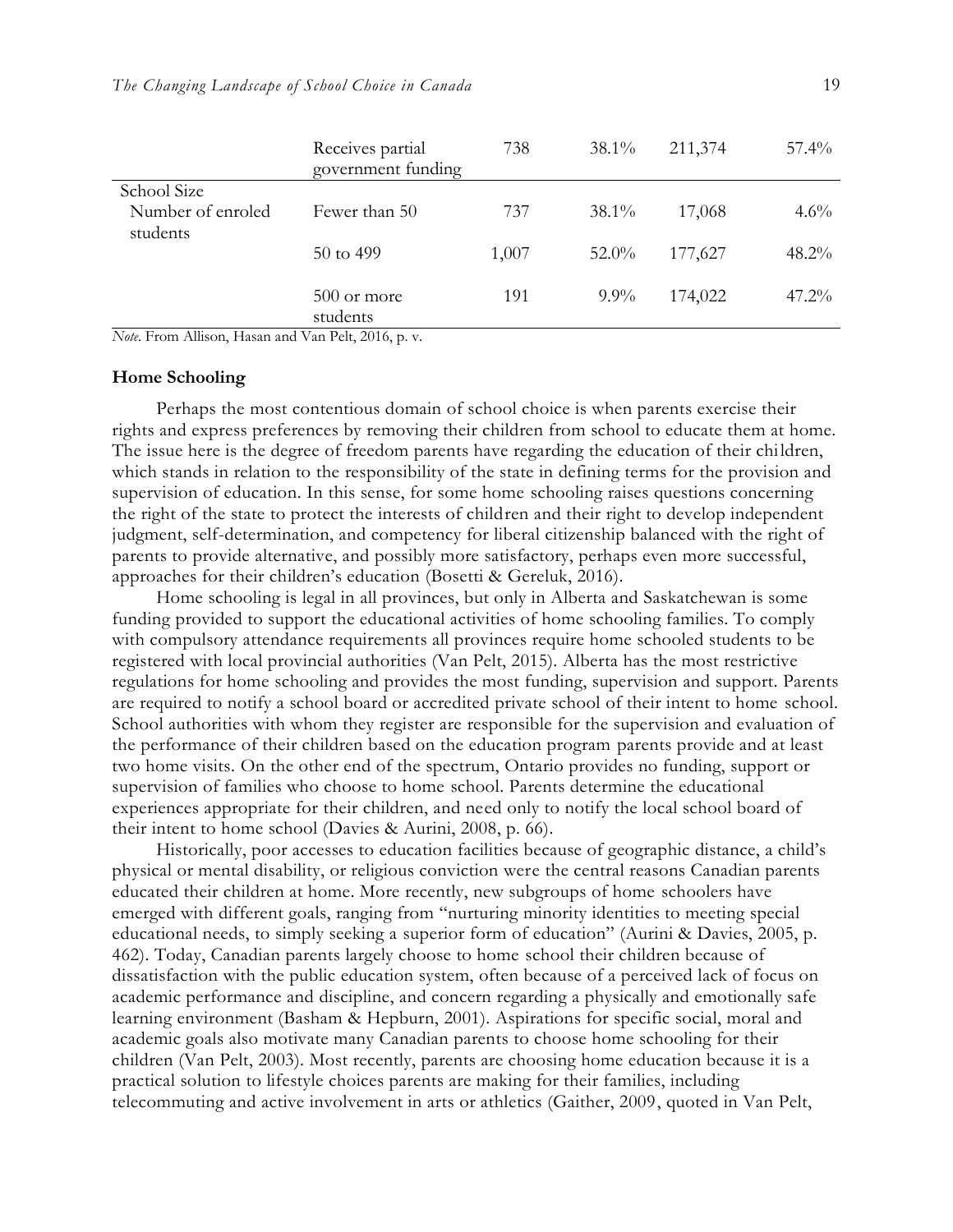2015, p.9). Not only is it an increasingly practical choice for some, the opportunities are expanding. Online resources and courses, public virtual schools, and independent education services are increasingly available to provide support for students and families choosing blended approaches to home education. The growth in distributed learning options in British Columbia, for example—where the student learns largely from home but is enroled in a school, supervised by a certified teacher, uses provincial curriculum, and participates in large scale assessments suggests that as digital technology continues to facilitate more options for education delivery, home-based education may well continue to grow in appeal (British Columbia, 2016).

According to the data in Table 1, home schooling enrols only a very small 0.5% of all students in Canada. (Table 1 indicates 23,992 home school students if all provinces are totaled). But, and perhaps this is of more interest, enrolments have continued to increase over the last period for which comparable data are available. From 2006/07 to 2011/12 enrolments in Canada increased by 29.1%, an annual average increase of 5.3% (Van Pelt, 2015, p. 23-24). As in other countries, home schooling in Canada is "no longer the realm of a radical few parents and researchers. It is embracing new educational possibilities and adapting to new educational opportunities. It matches changing lifestyles and employs opportunities technology provides" (p. 30-31). As also shown in Table 1, the share of students enroled as home schooled grew in eight of ten provinces over the period 2007/08 to 2012/13. Although modest, the increases give further evidence of the rise in parental attraction to seeking alternative options for educating their children.

#### **Conclusion**

The central aim of this paper was to provide a descriptive account of the landscape of school choice in Canada by examining the enabling legislation, funding and student enrolment patterns in the public, independent and home school sectors. We have argued that while Canada's constitutional framework with its accommodations for linguistic and religious pluralism, its regional focus with provincial responsibility for education, and a unique dual system of funded public education makes international comparisons challenging, there are elements worth noting.

First, it is important to recognize the unique features of the Canadian context. Canada is distinguished by its commitment to pluralism and respect for the right of parents to have a voice in the education of their children, which has contributed to an ethos of tolerance for diversity and choice (Milkie, 2010). The Canadian education system has a strong regional focus, with provinces having sovereign authority over education and the ability to make policy decisions about schooling independent of a centralized national education policy. The variance in the economic, political and demographic context of each province; however, makes policy borrowing challenging even among provinces.

Second, there is evidence of the pervasive impact of neoliberal policy reform agendas across the nation that have gradually increased financial assistance to non-public school in most provinces, and expanded opportunities within the public sector for parents to choose schools that resonate with their values, beliefs, identities and aspirations for their children. Research (Bosetti & Pyryt, 2007; Gulson & Webb, 2012; Yoon, 2011; Yoon & Gulson, 2010) has highlighted the impact of parental choice on the re-imaging of the common school, historically situated in neighborhoods, creation of speciality schools of choice, sometimes located within existing neighborhood schools, and the consequent creation of stratified enclaves variously defined by curriculum, race, ethnicity, religion and values. This brings to light a need for policy makers to address issues of access and equity in educational markets, and the increased surveillance by the state in establishing conditions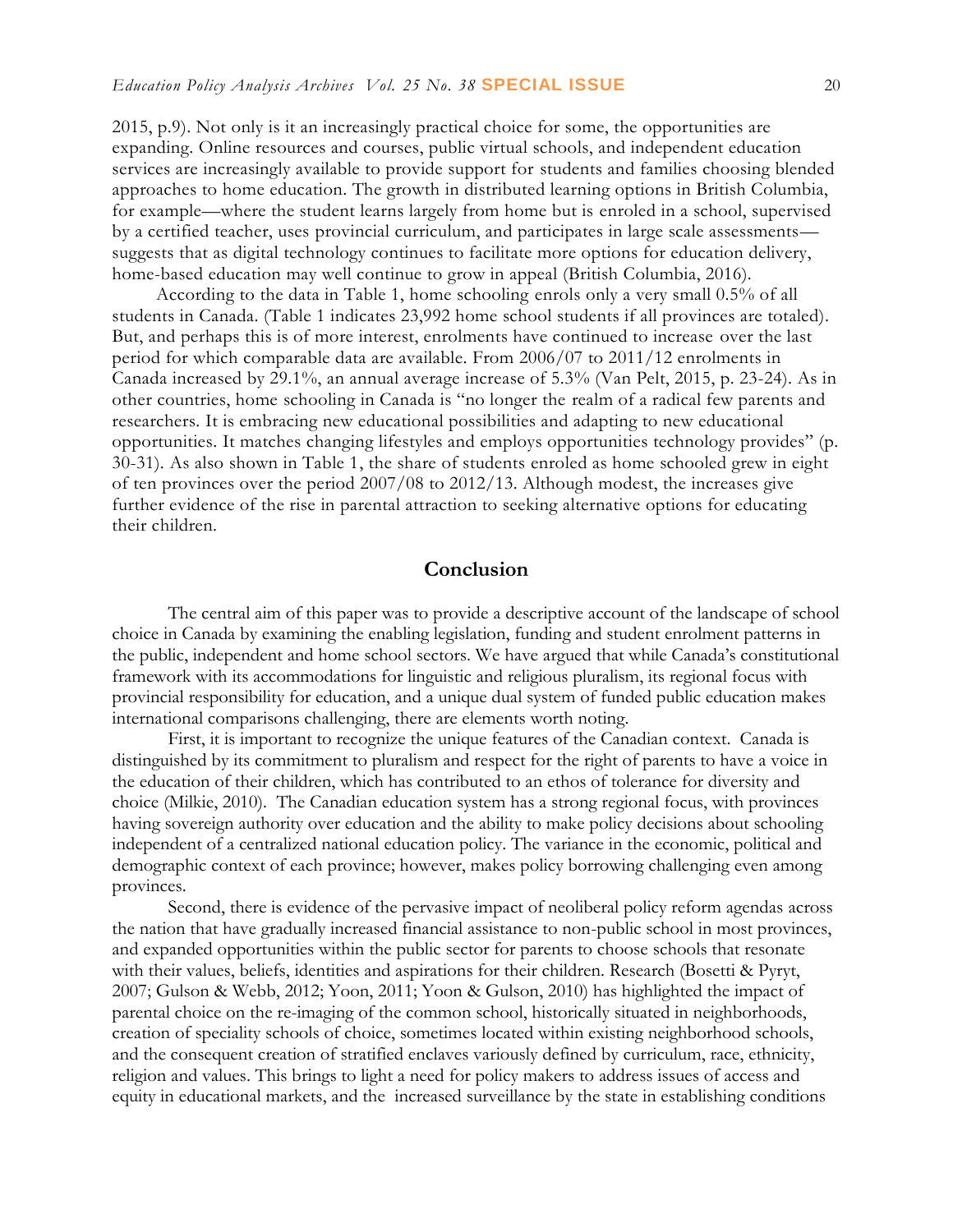for all schools receiving public funds to be publically accountable for observance of curriculum policy and student outcomes in learning.

Third, Canadian's strong commitment to public education is important. Evidence of increased levels of public funding and support for expanded provision for choice within the public system is an indicator of Canadian's value and support for public institutions. With the exception of two provinces, over 90% of students are enroled in the public school system.

Fourth, an important feature of the choices available within Canadian education is that most are state managed and provided by local authorities (school districts) through the public education system. The most widely used of these options are those provided by the religious separate schools, which are only available in three provinces. Qualified families can also choose a public school using the language of the French or English linguistic minority in all provinces where numbers warrant, although access is more tightly limited in Quebec. French immersion schools operated by public boards offer particularly popular choices. While the four smallest provinces and the largest (Ontario) provide no financial support for independent (private) schools, the remainder offer partial funding and other support, ensuring varying degrees of state supervision. A similar pattern is evident with regard to home schooling.

Fifth, the share of students enroled in public schools, including Roman Catholic Separate Schools and section 23 minority language public schools, are in decline. In contrast, the share of students enroled in non-government sector schools—independent schools and home schools—has been steadily, if slowly, increasing over the past three decades (Allison, 2015a, Table 2). Such increases are not currently being encouraged by government policy. Indeed, even the provinces that are financially supportive of independent schools are under pressure to withdraw or reduce support for options outside of the traditional public school sectors. Given declining school age enrolments and increasing government debt, Canada could well be at a crossroads on the issue of choice in education.

Finally, increasing parental preference for school choice in Canada is not being driven by either the reality or a fear about failing public schools. There's little if any evidence that the public schools are failing, at least to any degree akin to those in parts of the USA. Other concerns and interests are driving the move toward greater school choice in Canada, such as the influx of immigrants who can afford and are accustomed to private schools, changing parenting practices where home schooling is an option that accommodates emergent lifestyles (Van Pelt, 2015) as do the enriched before and after school programs offered by some independent schools, a desire to find schools that address special interests or aptitudes of children (Bosetti, 2004; Davies & Aurini, 2008) a desire to avoid disruptions caused by employee strikes (Van Pelt, et al., 2007). Another important factor may well be an increasing emphasis on government sponsored political correctness in curriculum and school operations and what is seen as growing self-complacency and inward-looking attitude by teachers and administrators. Recent research on why parents choose private schools (Van Pelt, Allison, & Allison, 2007) confirms an increasing desire among the middle class to escape such developments in search of a 'good', safe, responsive and secure school for their children. They perceive and experience independent schools as places where their children and families are known, heard and respected, and where quality academics and caring, responsive teachers can be found.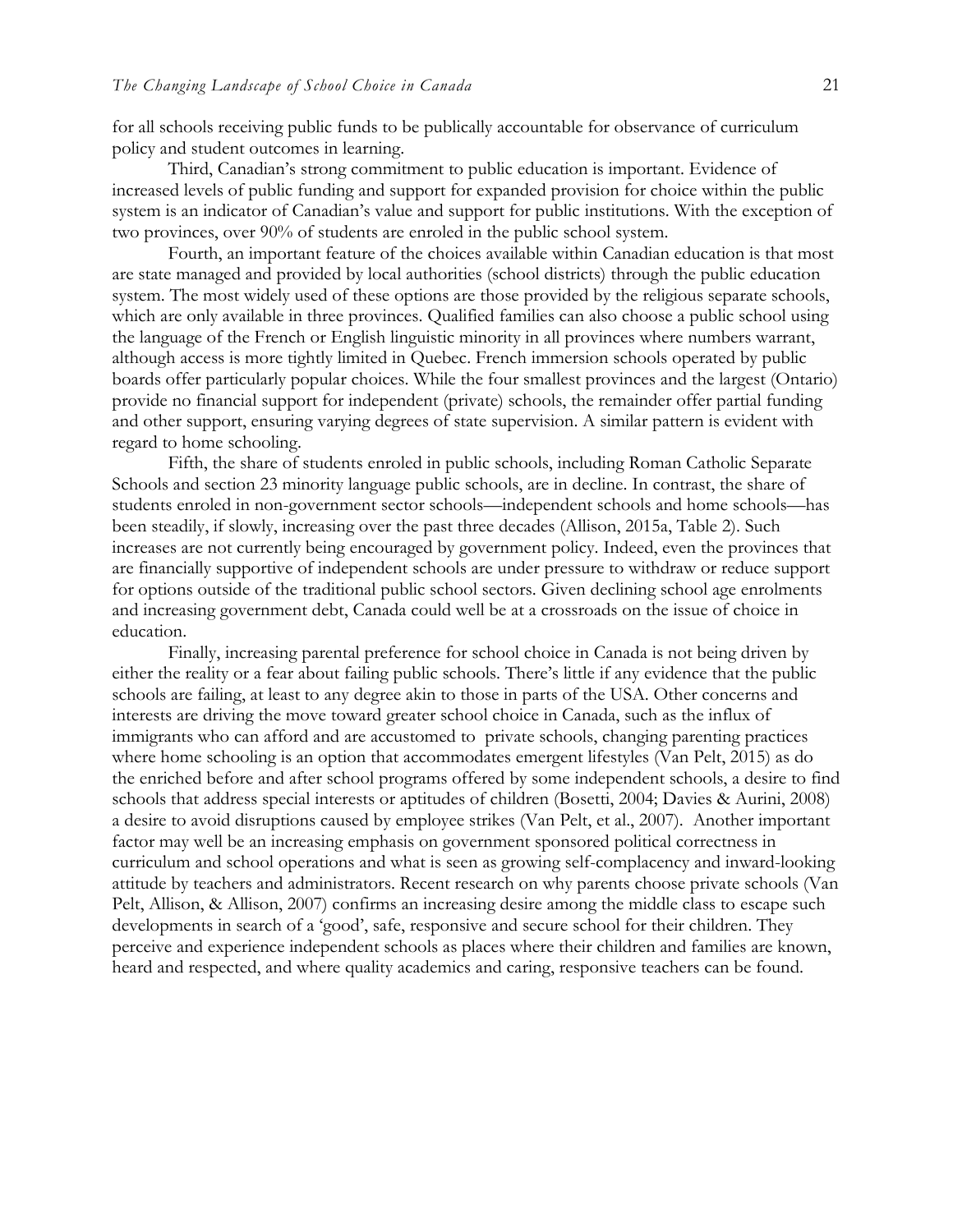## **References**

- Alberta. (2000). *School Act*. RSA 2000. Chapter S-3. Edmonton, Alberta, Canada: Queen's Printer. Retrieved from http://www.qp.alberta.ca
- Alberta Education. (2010). *Inspiring education: A dialogue with Albertans.* Edmonton, Alberta: Author. Retrieved from https://archive.org/details/inspiringeducati00albe
- Alberta Education. (2016). *Charter school handbook*. Edmonton, AB: Author. Retrieved from https://education.alberta.ca/charter-schools/
- Allison, D. J. (2015a). School choice in Canada: Diversity along the wild–domesticated continuum. *Journal of School Choice: International Research and Reform,* 9:2, 282-309, https://doi.org/10.1080/15582159.2015.1029412
- Allison, D. J. (2015b). *Expanding choice in Ontario public schools.* Barbara Mitchell Centre for Improvement in Education. Vancouver, BC. Retrieved from https://www.fraserinstitute.org/studies/expanding-choice-in-ontarios-public-schools
- Allison, D. J., Hasan, S., & Van Pelt, D. (2016). *A diverse landscape: Independent schools in Canada.*  Barbara Mitchell Centre for Improvement in Education. Vancouver, BC. Retrieved from https://www.fraserinstitute.org/studies/a-diverse-landscape-independent-schools-in-canada
- Allison, D. J., & Van Pelt, D. A. (2012). Canada. In C. Glenn & J. De Groof (Eds.), *Balancing freedom, autonomy and accountability in education* (Volume 3 pp. 79-146). Oisterwijk, HL: Wolf Legal Publishers.
- Basham, P., & Hepburn, C. (2001). *Home schooling is an effective alternative to the public school system*. Retrieved from<http://www.fraserinstitute.org/research-news/news/display.aspx?id=12420>
- Berner, A. (2016). *Public funding for private schools: recent research and larger policy implications.* Johns Hopkins University Institute for Education Policy. Retrieved from [http://education.jhu.edu/edpolicy/commentary/funding?mc\\_cid=085d722cf9&mc\\_eid=6d](http://education.jhu.edu/edpolicy/commentary/funding?mc_cid=085d722cf9&mc_eid=6d0364f3b5) [0364f3b5](http://education.jhu.edu/edpolicy/commentary/funding?mc_cid=085d722cf9&mc_eid=6d0364f3b5)
- Bosetti, L. (2004). Determinants of school choice: Understanding how parents choose elementary schools. *Journal of Education Policy*, *19*(4), 387–405. https://doi.org/10.1080/0268093042000227465
- Bosetti, L., & Butterfield, P. (2016). The politics of educational reform: The Alberta charter school experiment 20 years later. *Global Education Review, 3*(2), 1-40. Retrieved from http://ger.mercy.edu/index.php/ger/article/view/199
- Bosetti, L., Foulkes, E., O'Reilly, R., & Sande, D. (2000). *Canadian Charter Schools at a Crossroad*. SAEE Research Series #5. Society for Excellence in Education.
- Bosetti, L., & Pyryt, M. (2007). Parental motivation in school choice: Seeking the competitive edge. *Journal of School Choice (Special Issue), 1*(4), 89–108. doi:10.1300/15582150802098795
- Bosetti, L. Brown, D. Hasan, H., & Van Pelt, D. (2015). *Primer on charter schools*. Barbara Mitchell Centre for Improvement in Education. Vancouver, BC. Retrieved from https://www.fraserinstitute.org/sites/default/files/primer-on-charter-schools.pdf
- Bosetti, L., & Gereluk, D. (2016)*. Understanding School Choice in Canada*. Toronto: University of Toronto Press.
- Boudreault, F-A., Haga, J., Paylor, B., Sabourin, A., Thomas, S., & van der Linden, C. (2013). *Future tense: Adapting Canadian education systems for the 21st century*. Retrieved from [http://www.actioncanada.ca/project/future-tense-adapting-canadian-education-systems-](http://www.actioncanada.ca/project/future-tense-adapting-canadian-education-systems-21st-century)[21st-century.](http://www.actioncanada.ca/project/future-tense-adapting-canadian-education-systems-21st-century)
- British Columbia Ministry of Education (2015). *B.C.'s new curriculum.* Retrieved from <http://www2.gov.bc.ca/gov/content/education-training/k-12/teach/curriculum>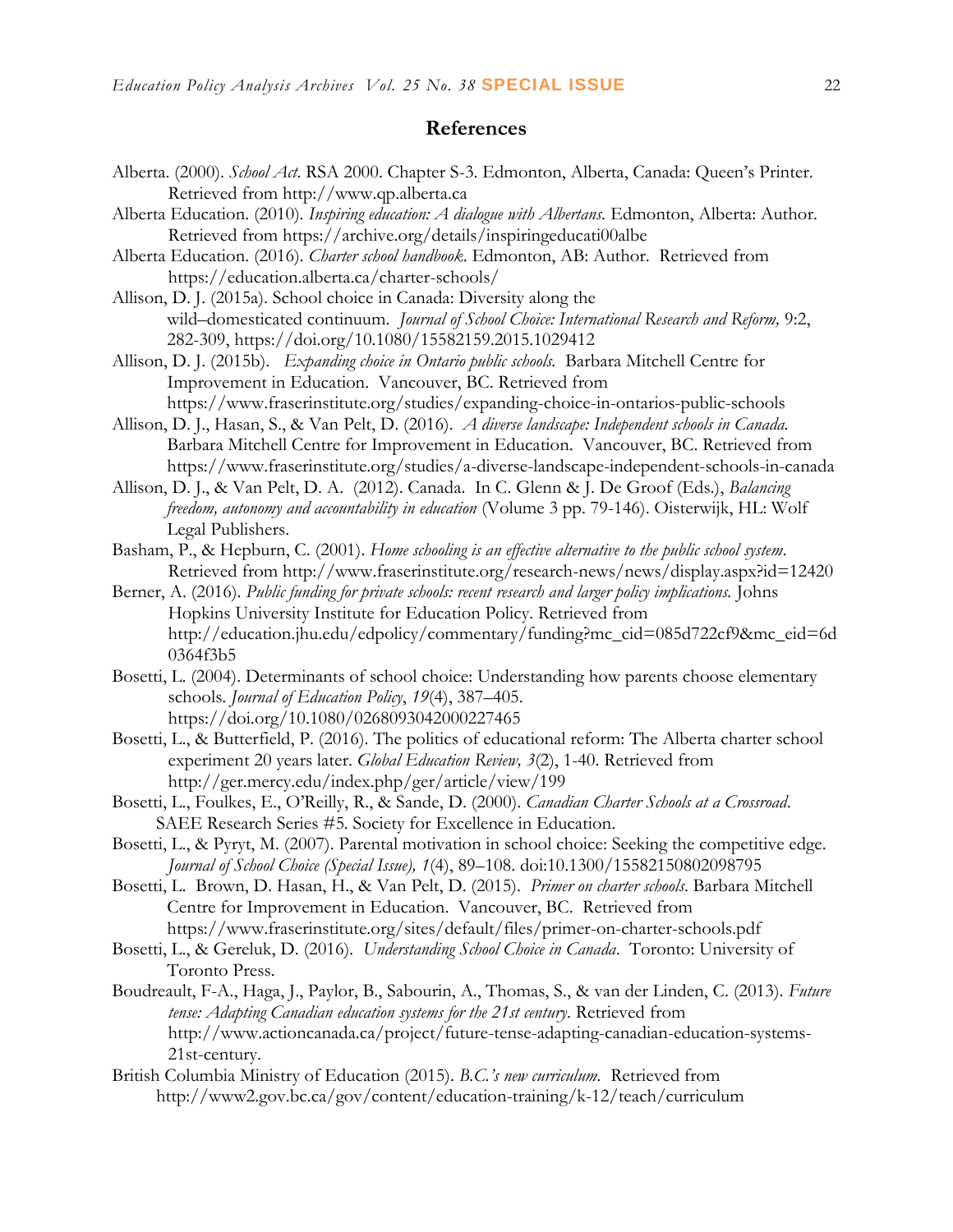- Brown, D. J. (2004). *School choice under open enrollment*. Kelowna, British Columbia, Canada: Society for the Advancement of Excellence in Education (SAEE research series #20). Retrieved from <http://www.maxbell.org/sites/> default/files/024.pdf
- Brown, L. (2014, August 30). Ontario Catholic elementary schools quietly admitting students of all faiths. *The Hamilton Spectator*. Retrieved from [http://www.thespec.com](http://www.thespec.com/)
- Canadians for 21st Century Learning & Innovation. (2012). *Shifting minds 3.0: A 21st century vision of public education in Canada*. Retrieved from http:/[/www.c21canada.org/c21-research/](http://www.c21canada.org/c21-research/)
- Canadian Parents for French. (2016). Enrolment trends. Retrieved from http://cpf.ca/en/researchadvocacy/research/enrolmenttrends/
- Card, D., Dooley, M., & Payne, A. A. (2008, October). *School choice and the benefits of competition: Evidence from Ontario*. C. D. Howe Institute Backgrounder 115. Toronto, Canada: C.D. Howe Institute. Retrieved from [http://www.cdhowe.org](http://www.cdhowe.org/)
- Clemens, J., Palacios, M., Loyer, J., & Frazier, F. (2014). *Measuring Choice and Competition in Canadian Education. An Update on School Choice in Canada.* Fraser Institute. Retrieved from https://www.fraserinstitute.org/sites/default/files/measuring-choice-and-competition-incanadian-education.pdf
- Clemens, J., Emes, J., & Van Pelt, D. Neven (*forthcoming*). *Education Spending and Public Student Enrolment in Canada, 2016 Edition.* Fraser Institute.
- Davies, S., & Aurini, J. (2003). Homeschooling and Canadian educational politics: Rights, pluralism and pedagogical individualism. Evaluation & Research in Education, 17(2/3), 63-73. https://doi.org/10.1080/09500790308668292
- Davies, S., & Aurini, J. (2008). School choice as concerted cultivation: The case of Canada. In M. Forsey, S. Davies, & G. Walford (Eds.), *The globalisation of school choice?* (pp. 55–72). Oxford, England: Symposium Books.
- Davies, S., & Aurini, J. (2011). Exploring school choice in Canada. Who chooses what and why? *Canadian Public Policy, 37*(4), 459–477. https://doi.org/10.3138/cpp.37.4.459
- Davies, S., & L., Quirke (2005). Providing for the Priceless Student: Ideologies of Choice in an Emerging Educational Market. *American Journal of Education*, *111*(4), 523-547, https://doi.org/10.1086/431182
- Dosdall, E. (2001, May). Edmonton's enterprise. *The School Administrator*, 6–11.
- Eidsness, B., Steeves, L., &Dolmage, W. R. (2008). Funding non-minority faith adherents in minority faith schools in Saskatchewan. *Education and Law Journal*, *17*(3), 291–346, https://doi.org/10.1080/15582159.2015.1029412
- Friesen, J., Cerf Harris, B., & Woodcock, S. (2013). *Open enrolment and student achievement* (Discussion Paper No.7642). Bonn, Germany: IZA Institute for the Study of Labor. Retrieved from http://ftp.iza.org
- Fullan, M. (2013). *Great to excellent: Launching the next stage of Ontario's education agenda*. Retrieved from [http://www.edu.gov.on.ca/eng/document/reports/FullanReport\\_EN\\_07 .pdf](http://www.edu.gov.on.ca/eng/document/reports/FullanReport_EN_07%20.pdf)
- Government of Canada. (2014). *The Canadian charter of rights and freedoms*. Retrieved from [http://www.lop.parl.gc.ca/About/Parliament/Education/ourcountryourparliament/html\\_b](http://www.lop.parl.gc.ca/About/Parliament/Education/ourcountryourparliament/html_booklet/canadian-charter-rights-and-freedoms-e.html) [ooklet/canadian-charter-rights-and-freedoms-e.html](http://www.lop.parl.gc.ca/About/Parliament/Education/ourcountryourparliament/html_booklet/canadian-charter-rights-and-freedoms-e.html)
- Gereluk, D. (2011). Good intentions gone awry: Limiting toleration and diversity through Bill 44. Canadian Issue. *Special Issue of the Comparative and International Studies Society,* 75–79. Retrieved from [http://www.acs-aec.ca/pdf/pubs/toc/CanadianIssues\\_d\\_toc.pdf](http://www.acs-aec.ca/pdf/pubs/toc/CanadianIssues_d_toc.pdf)
- Gereluk, D., & Scott, D. (2014). Citizenship education and the construction of identity in Canada. In J. E. Petrovic & A. M. Kuntz (Eds.), *Citizenship education around the world: Local contexts and global possibilities* (pp. 128–149). New York, NY: Routledge University Press.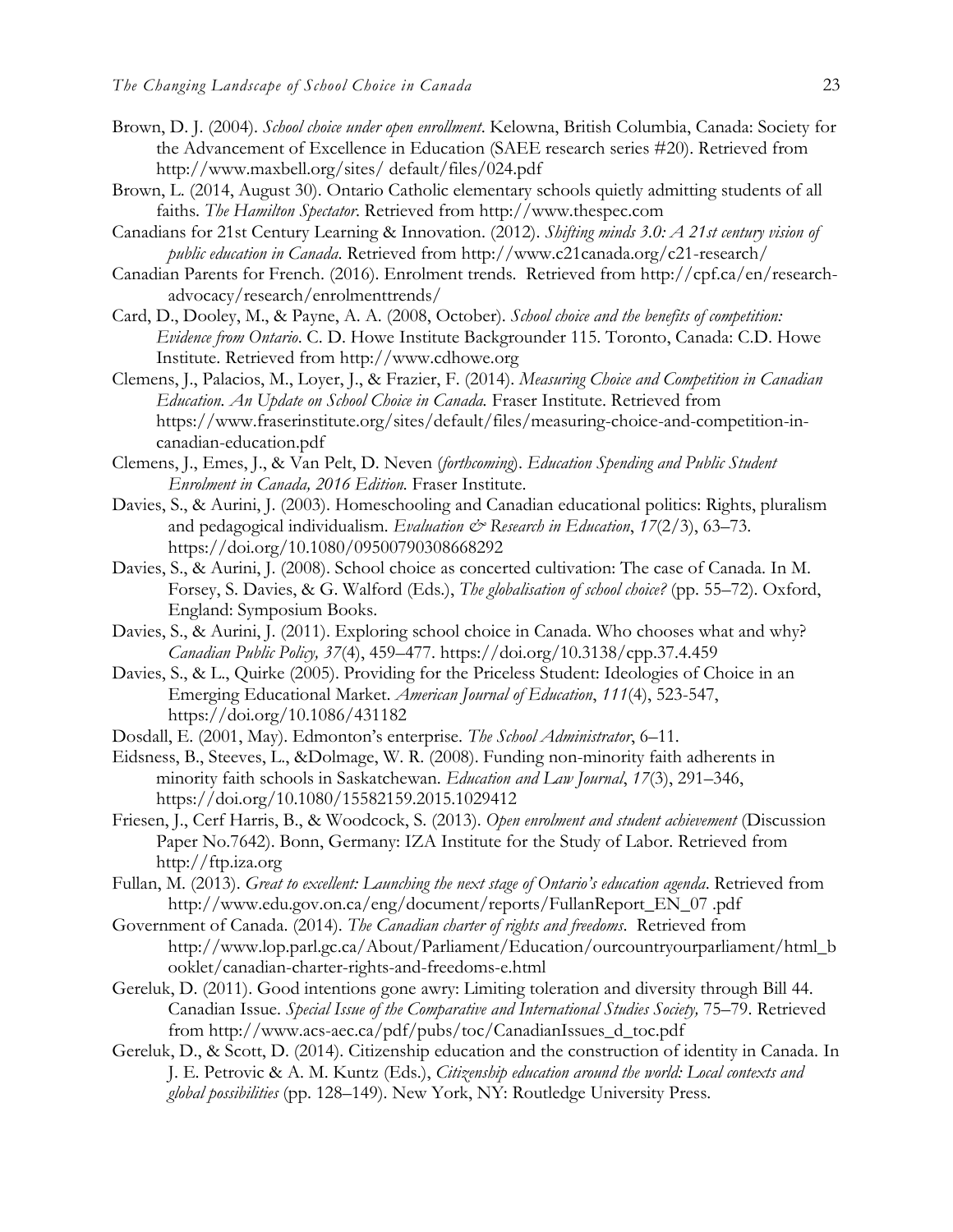- Gordon, M., & Zinga, D. (2012). 'Fear of stigmatization': Black Canadian youths' reactions to the implementation of a black-focused school in Toronto. *Canadian Journal of Educational Administration and Policy*, *131*, 1–37. Retrieved from [https://www](https://www/) .umanitoba.ca/publications/cjeap/pdf\_files/gordon\_zinga.pdf
- Green, B., & Woodfinden B. (2016). Time for a national conversation on parental choice in education. Convivium Weekly. Retrieved from [https://www.convivium.ca/articles/time-for](https://www.convivium.ca/articles/time-for-a-national-conversation-on-parental-choice-in-education)[a-national-conversation-on-parental-choice-in-education.](https://www.convivium.ca/articles/time-for-a-national-conversation-on-parental-choice-in-education)
- Guillemette, Y. (2007). *Breaking down monopolies: Expanding choice and competition in education.* Retrieved from [https://www.cdhowe.org/pdf/backgrounder\\_105.pdf](https://www.cdhowe.org/pdf/backgrounder_105.pdf)
- Gulson K., & Webb, P., (2012). Education policy racialization: Afrocentric schools, Islamic schools, and the new enunciations of equity. *Journal of Education Policy*, *27*, pp. 697-709, https://doi.org/10.1080/02680939.2012.672655
- Hepburn, C. (Ed.) (2001). *Can the market save our schools?* Vancouver, British Columbia: The Fraser Institute.
- Holmes, M. (1998). *The Reformation of Canada's Schools: Breaking the Barriers to Parental Choice*. Montreal and Kingston: McGill-Queen's University
- Holmes, M. (2008). An update on school choice in Canada. *Journal of School Choice*, *2*(2), 199–205. doi:10.1080/1558215080213822
- Human Resources Canada. (2002). Knowledge matters: Skills and learning for Canadians. Retrieved from<http://publications.gc.ca/pub?id=9.663517&sl=0>
- Industry Canada. (2002). Achieving excellence: Investing in people, knowledge and opportunity. Retrieved from http://publications.gc.ca/pub?id=9.663455&sl=0
- Johnson, D. (2013) *Identifying Alberta's Best Schools*. C.D. Howe Institute E-Brief 164, Retrieved from: [http://www.cdhowe.org/pdf/e-brief\\_164.pdf](http://www.cdhowe.org/pdf/e-brief_164.pdf)
- Kymlicka, W. (1998). *Finding our way: Rethinking ethnocultural relations in Canada*. Toronto, Ontario: Oxford University Press.
- Lawton, S., Freedman, S., & Robertson, H. J. (1995). *Busting bureaucracy to reclaim our schools.* Montreal, Quebec: Institute for Research on Public Policy.
- Milke, M. (2010, November 8). School choice in Canada: Lessons for America. Backgrounder no. 2485. Washington D.C.: The Heritage Foundation. Retrieved from [http://www.heritage.org/research/reports/2010/11/school-choice-in-canada-lessons-for](http://www.heritage.org/research/reports/2010/11/school-choice-in-canada-lessons-for-america)[america](http://www.heritage.org/research/reports/2010/11/school-choice-in-canada-lessons-for-america)
- New Brunswick. (2004). *Policy 342. Admission based on language*. New Brunswick Department of Education. Retrieved from [http://www.gnb.ca](http://www.gnb.ca/)
- New Brunswick. (2016). Everyone at their best (Anglophone sector). Fredricton, NB. Retrieved from

http://www2.gnb.ca/content/dam/gnb/Departments/ed/pdf/K12/EveryoneAtTheirBest.p df

- Olson, P., & Burns, G. (1983). Politics, class and happenstance: French immersion in a Canadian context. *Interchange*, *14*(1), 1–16. Retrieved from https://eric.ed.gov/?id=EJ278782.
- Ontario Ministry of Education. (2014b). *Ontario achieving excellence: A renewed vision for education in Ontario*. Retrieved from<http://www.edu.gov.on.ca/eng/>
- Partnership for 21st Century Skills. (n.d.). *Framework for 21st century learning.* Retrieved from <http://www.p21.org/our-work/p21-framework>
- Quebec Ministry of Education. (2001). *Quebec education program: Preschool and primary ed.* Retrieved from [http://www.mels.gouv.qc.ca/dgfj/dp/programme\\_de\\_formation/primaire](http://www.mels.gouv.qc.ca/dgfj/dp/programme_de_formation/primaire) /pdf/educprg2001 /educprg2001.pdf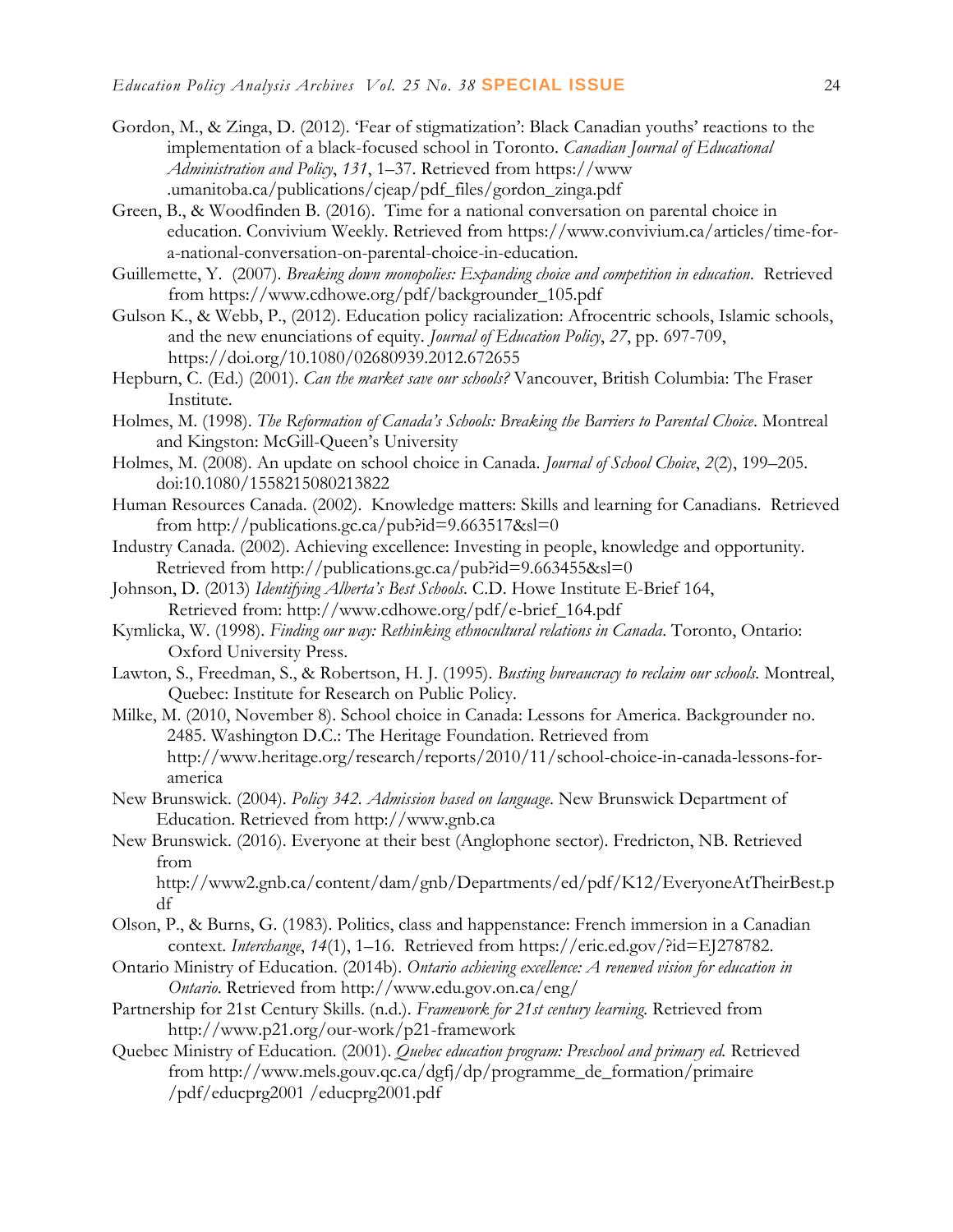- Quebec Ministry of Education. (2004). *Quebec education program: Secondary school ed*. Retrieved from [http://www.mels.gouv.qc.ca/DGFJ/dp/programme\\_de\\_formation](http://www.mels.gouv.qc.ca/DGFJ/dp/programme_de_formation%20/secondaire/qepsecfirstcycle.htm)  [/secondaire/qepsecfirstcycle.htm](http://www.mels.gouv.qc.ca/DGFJ/dp/programme_de_formation%20/secondaire/qepsecfirstcycle.htm)
- Ritchie, S. (2010). *Innovation in Action: An Examination of Charter Schools in Alberta*. Canada West Foundation. Retrieved from http://cwf.ca/wp-
- content/uploads/2015/11/CWF\_Innovation\_Action\_CharterSchools\_JAN2010.pdf
- Robson, W. (2001). Publicly funded education in Ontario: Breaking the deadlock. In C. Hepburn (Ed.), *Can the market save our schools?* Vancouver, British Columbia: The Fraser Institute.
- Statistics Canada. (2011). *Aboriginal peoples in Canada: First Nations people, Métis and Inuit*. National Household Survey, Analytical products, 2011. Catalogue # 99-011-X. Retrieved from https://www12.statcan.gc.ca/nhs-enm/2011/as-sa/99-011-x/99-011-x2011001-eng.cfm#a10
- Stein, J. (2007). Searching for equality. In J. Stein (Ed.), *Uneasy partners: Multiculturalism and rights in Canada* (pp. 1–22). Waterloo, Ontario: Wilfred Laurier University Press.
- Taylor, A. (2001). "Fellow travelers' and "true believers': A case study of religion and politics in Alberta schools. *Journal of Education Policy, 16*(1), 15–37. https://doi.org/10.1080/02680930010009804
- Taylor, A., & MacKay, J. (2008). Three decades of choice in Edmonton schools. *Journal of Education Policy, 23*(5), 549–566. https://doi.org/10.1080/02680930802192774
- Trudeau, J. (2015). Diversity is Canada's strength. Address by Right Honorouable Justine Trudeau, London, UK, November 26, 2015. Retrieved from http://pm.gc.ca/eng/news/2015/11/26/diversity-canadas-strength
- Van Pelt, D. (2009). *Stories of Secession: Choosing Non-State Schools in Ontario.* Unpublished doctoral dissertation. Western University.
- Van Pelt, D. (2015). *Home schooling in Canada: The current picture*. Barbara Mitchell Centre for Improvement in Education. Vancouver, BC. Retrieved from https://www.fraserinstitute.org/research/home-schooling-canada-current-picture—2015
- Van Pelt, D., Clemens, J., Palacios, M. and Brown, B. (2015). *Where are our students educated: Measuring student enrolment in Canada.* Barbara Mitchell Centre for Improvement in Education. Vancouver, BC. Retrieved from https://www.fraserinstitute.org/sites/default/files/whereour-students-are-educated-measuring-student-enrolment-in-canada.pdf
- Van Pelt, D., Allison, P., and Allison, D.J. (2007). *Who Chooses Private Schools in Ontario and Why?* Fraser Institute. Retrieved from

https://www.fraserinstitute.org/sites/default/files/OntariosPrivateSchools.pdf

- Yoon, E. (2011). Mini schools: The new global city communities of Vancouver. *Discourse: Studies in*
- *the Cultural Politics of Education*, *32*(2), 253-268. https://doi.org/10.1080/01596306.2011.562670
- Yoon, E., & Gulson, K. (2010). [School choice in the](http://www.tandfonline.com/doi/abs/10.1080/01425692.2010.528871) *stratilingual* city of Vancouver. *[British Journal of](http://www.tandfonline.com/toc/cbse20/31/6) Sociology of Education, 31*(6), 703-718. https://doi.org/10.1080/01425692.2010.528871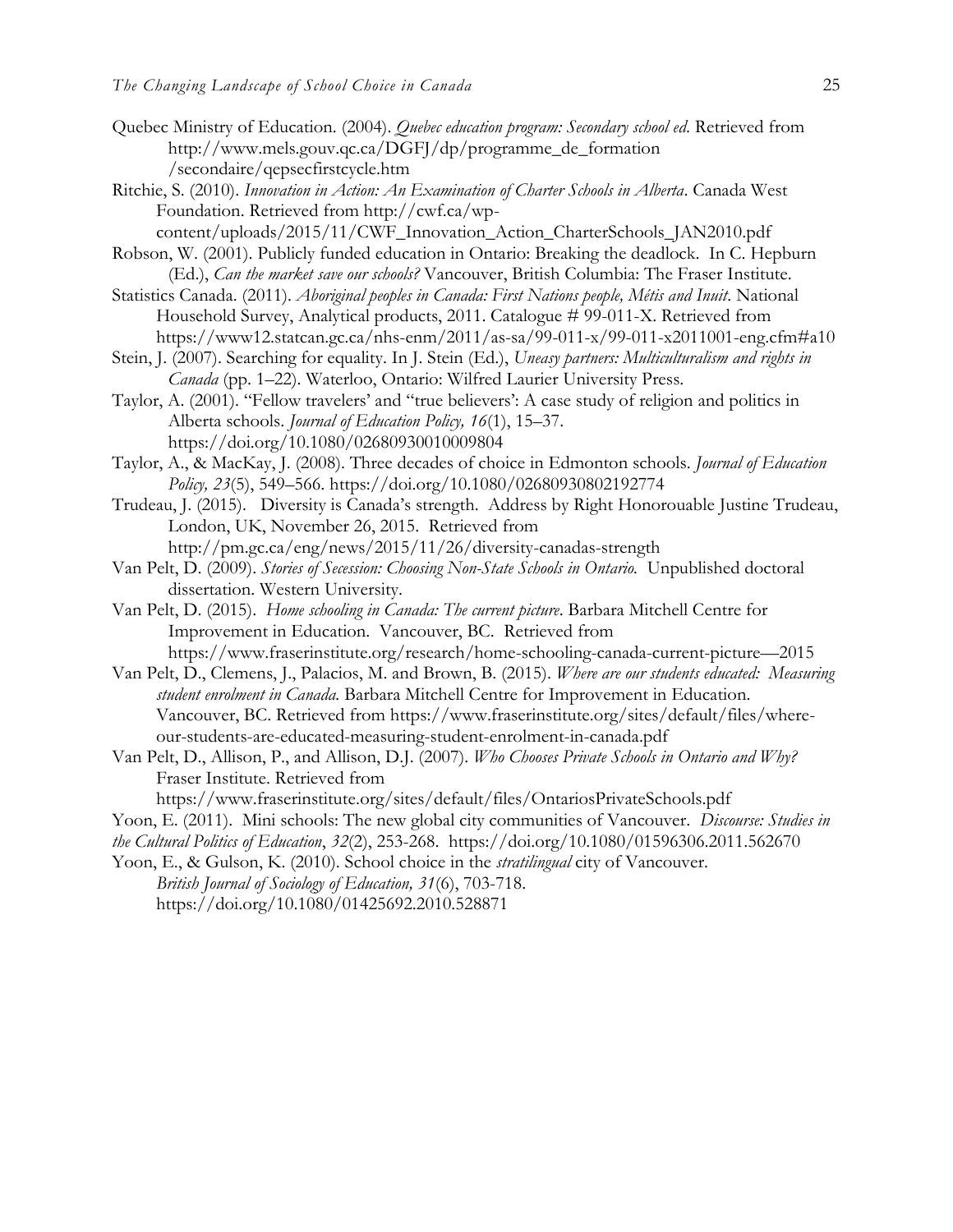## **About the Authors**

#### **Lynn Bosetti**

La Trobe University

[l.bosetti@latrobe.edu.au](mailto:l.bosetti@latrobe.edu.au)

Lynn Bosetti, Ph.D. is Professor and Head of the School of Education at La Trobe University, Melbourne. Primary areas of scholarship are educational policy, school choice and leadership in higher education.

#### **Deani Van Pelt**

Barbara Mitchell Centre for Improvement in Education, Fraser Institute [deani.vanpelt@fraserinstitute.org](mailto:deani.vanpelt@fraserinstitute.org)

Deani Van Pelt, Ph.D. is the Director of the Barbara Mitchell Centre for Improvement in Education, Fraser Institute. Her research focuses on education spending, student enrolments, graduate outcomes, and aspects of school choice.

#### **Derek J. Allison**

Western University, Fraser Institute [allison@uwo.ca](mailto:allison@uwo.ca) 

Derek J. Allison, Ph.D. is Emeritus Professor of Education, Western University and Senior Research Fellow at the Fraser Institute. Primary areas of scholarship are school choice, culture and leadership.

## **About the Guest Editors**

#### **Ee-Seul Yoon**

University of Manitoba

#### [Ee-Seul.Yoon@umanitoba.ca](mailto:Ee-Seul.Yoon@umanitoba.ca)

Dr. Yoon is an Assistant Professor for the Department of Educational Administration, Foundations, and Psychology, University of Manitoba. Dr. Yoon's primary research area includes school choice dilemmas and educational inequity in an era of education marketization and neoliberalization. Her recent work can be found in journals including *British Journal of Sociology of Education, Discourse: Studies in the Cultural Politics of Education, Curriculum Inquiry, Children's Geographies and Youth and Society.*

#### **Christopher Lubienski**

Indiana University; East China Normal University

#### [clubiens@iu.edu](mailto:clubiens@iu.edu)

Christopher Lubienski is a Professor of education policy at Indiana University, and also a fellow with the National Education Policy Center at the University of Colorado and Visiting Professor at East China Normal University in Shanghai. His research focuses on education policy, reform, and the political economy of education, with a particular concern for issues of equity and access. His recent book, *The Public School Advantage: Why Public Schools Outperform Private Schools* (with co-author Sarah Theule Lubienski, University of Chicago Press), won the 2015 PROSE Award for Education Theory from the American Publishers Awards for Professional and Scholarly Excellence, and his next book, *The Impact of Market Mechanisms on Educational Opportunity around the Globe* (co-edited with Bekisizwe Ndimande), will be published by Routledge in 2017.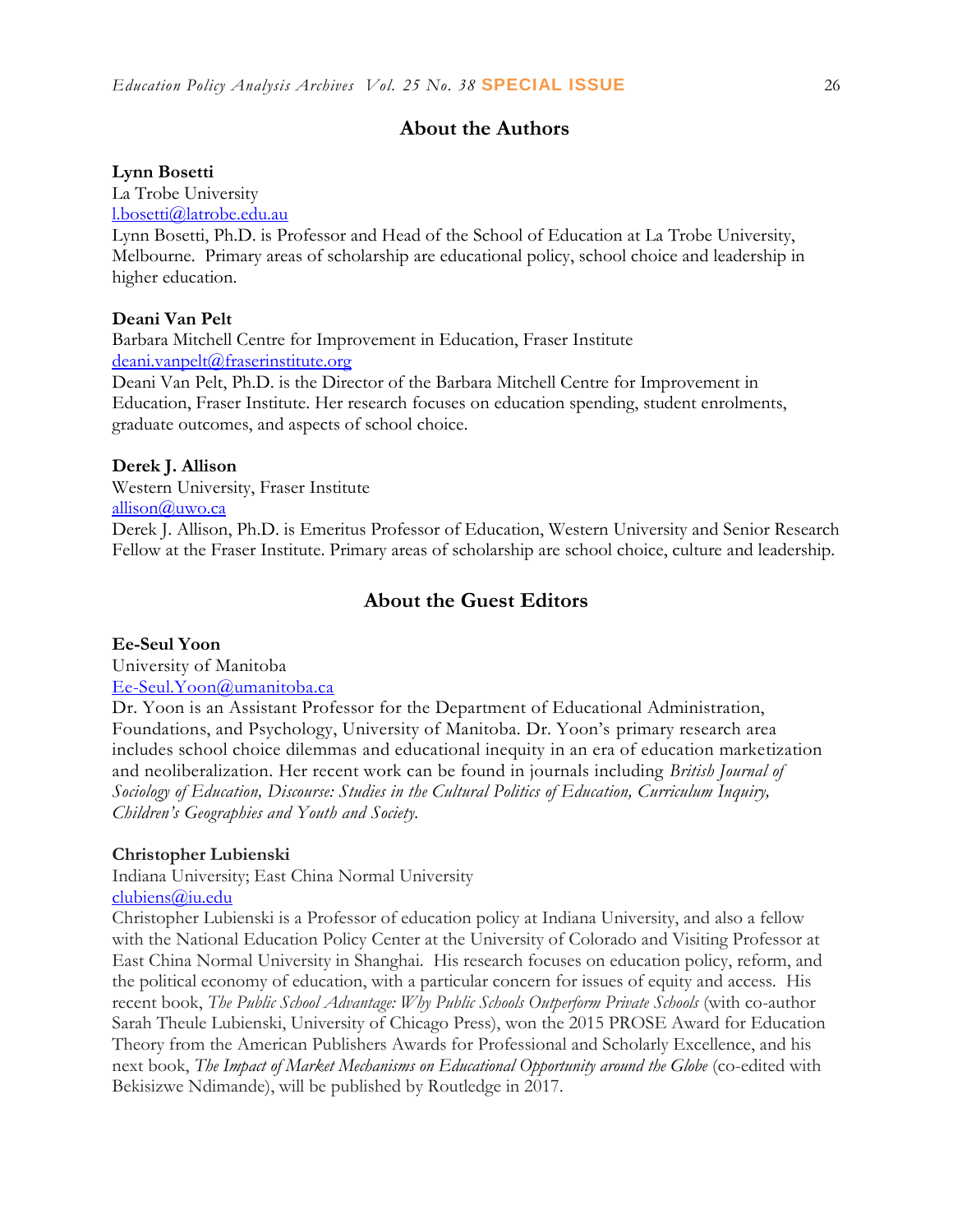## **SPECIAL ISSUE**

**School Diversification and Dilemmas across Canada in an Era of Education Marketization and Neoliberalization**

# education policy analysis archives

Volume 25 Number 38 April 24, 2017 ISSN 1068-2341

ര

SOME RIGHTS RESERVED Readers are free to copy, display, and distribute this article, as long as the work is attributed to the author(s) and **Education Policy Analysis Archives,** it is distributed for noncommercial purposes only, and no alteration or transformation is made in the work. More details of this Creative Commons license are available at

http://creativecommons.org/licenses/by-nc-sa/3.0/. All other uses must be approved by the author(s) or **EPAA**. **EPAA** is published by the Mary Lou Fulton Institute and Graduate School of Education at Arizona State University Articles are indexed in CIRC (Clasificación Integrada de Revistas Científicas, Spain), DIALNET (Spain), [Directory of Open Access Journals,](http://www.doaj.org/) EBSCO Education Research Complete, ERIC, Education Full Text (H.W. Wilson), QUALIS A2 (Brazil), SCImago Journal Rank; SCOPUS, SOCOLAR (China).

Please contribute commentaries at http://epaa.info/wordpress/ and send errata notes to Audrey Amrein-Beardsley at [Audrey.beardsley@asu.edu](mailto:Audrey.beardsley@asu.edu)

**Join EPAA's Facebook community** at<https://www.facebook.com/EPAAAAPE> and **Twitter feed** @epaa\_aape.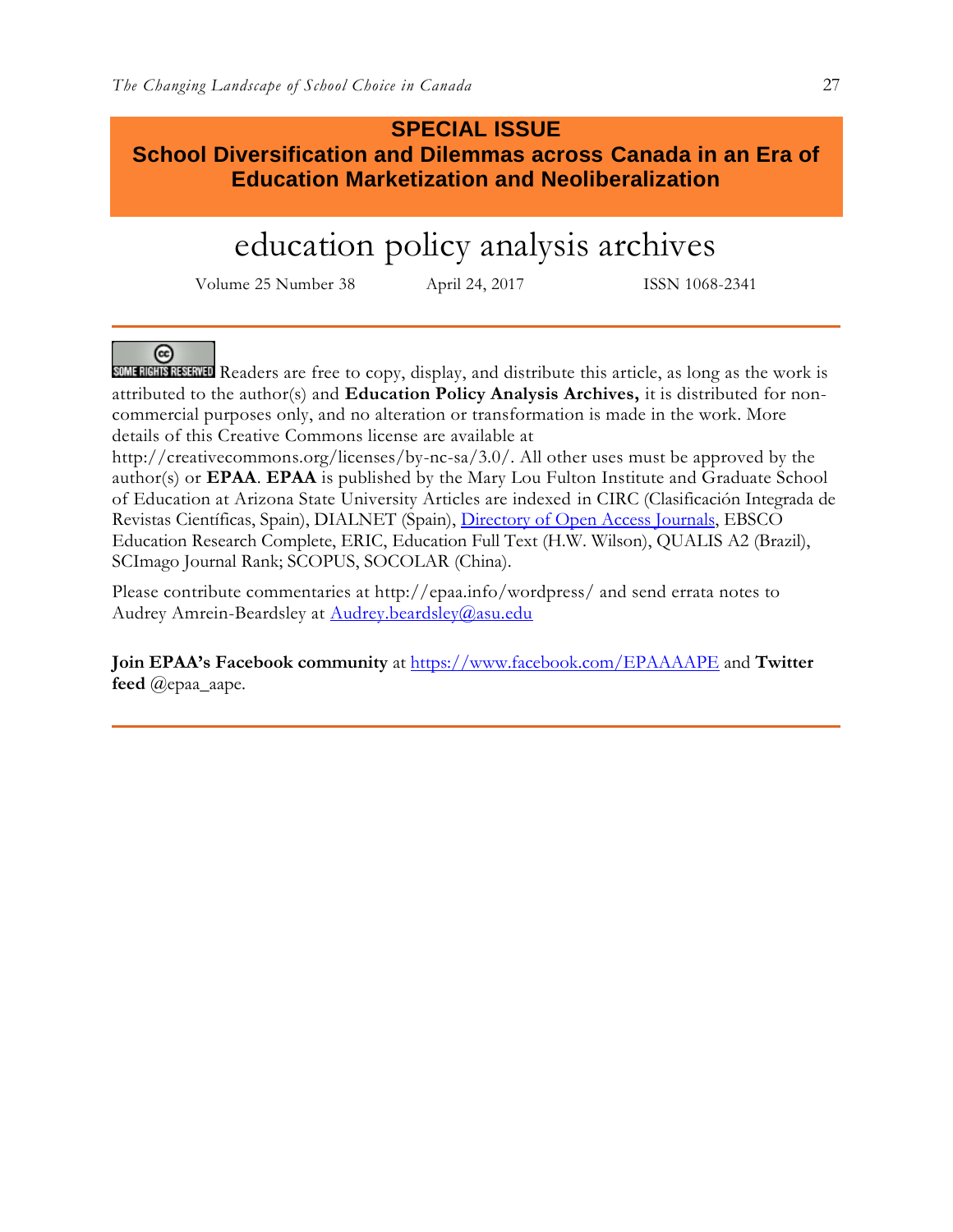## education policy analysis archives

editorial board

Lead Editor: **Audrey Amrein-Beardsley** (Arizona State University) Editor Consultor: **Gustavo E. Fischman** (Arizona State University) Associate Editors: **David Carlson, Margarita Jimenez-Silva**, **Eugene Judson, Mirka Koro-Ljungberg, Scott Marley, Jeanne M. Powers, Iveta Silova, Maria Teresa Tatto** (Arizona State University)

**Cristina Alfaro** San Diego State University

**Gary Anderson** New York University

**Michael W. Apple** University of Wisconsin, Madison **Jeff Bale** OISE, University of Toronto, Canada

**David C. Berliner** Arizona State University

**Casey Cobb** University of Connecticut

**Arnold Danzig** San Jose State University

**Linda Darling-Hammond**  Stanford University

**Elizabeth H. DeBray** University of Georgia

**Chad d'Entremont** Rennie Center for Education Research & Policy

**John Diamond** University of Wisconsin, Madison

**Matthew Di Carlo** Albert Shanker Institute

**Michael J. Dumas** University of California, Berkeley

**Kathy Escamilla** University of Colorado, Boulder

**Melissa Lynn Freeman** Adams State College

**Rachael Gabriel** University of Connecticut

**Amy Garrett Dikkers** University of North Carolina, Wilmington

**Gene V Glass** Arizona State University

**Ronald Glass** University of California, Santa Cruz

**Jacob P. K. Gross** University of Louisville

**Julian Vasquez Heilig** California State University, Sacramento **Aaron Bevanot** SUNY Albany **Kimberly Kappler Hewitt** University of North Carolina Greensboro

**Aimee Howley** Ohio University **Noah Sobe** Loyola University

**Jaekyung Lee S**UNY Buffalo

**Jessica Nina Lester** Indiana University

**Amanda E. Lewis** University of Illinois, Chicago

**Chad R. Lochmiller** Indiana University

**Christopher Lubienski** University of Illinois, Urbana-Champaign

**Sarah Lubienski** University of Illinois, Urbana-Champaign

**William J. Mathis** University of Colorado, Boulder

**Michele S. Moses** University of Colorado, Boulder

**Julianne Moss** Deakin University, Australia

**Sharon Nichols** University of Texas, San Antonio

**Eric Parsons** University of Missouri-Columbia

**Susan L. Robertson** Bristol University, UK

**Gloria M. Rodriguez** University of California, Davis **R. Anthony Rolle** University of Houston

**A. G. Rud** Washington State University

**Eric M. Haas** WestEd **Patricia Sánchez** University of University of Texas, San Antonio **Janelle Scott** University of California, Berkeley **Jack Schneider** College of the Holy Cross

**Henry Braun** Boston College **Steve Klees** University of Maryland **Nelly P. Stromquist** University of Maryland

> **Benjamin Superfine** University of Illinois, Chicago

**Sherman Dorn** Arizona State University

**Adai Tefera** Virginia Commonwealth University

**Tina Trujillo** University of California, Berkeley

**Federico R. Waitoller** University of Illinois, Chicago

**Larisa Warhol** University of Connecticut

**John Weathers** University of Colorado, Colorado Springs

**Kevin Welner** University of Colorado, Boulder

**Terrence G. Wiley** Center for Applied Linguistics

**John Willinsky**  Stanford University

**Jennifer R. Wolgemuth** University of South Florida

**Kyo Yamashiro** Claremont Graduate University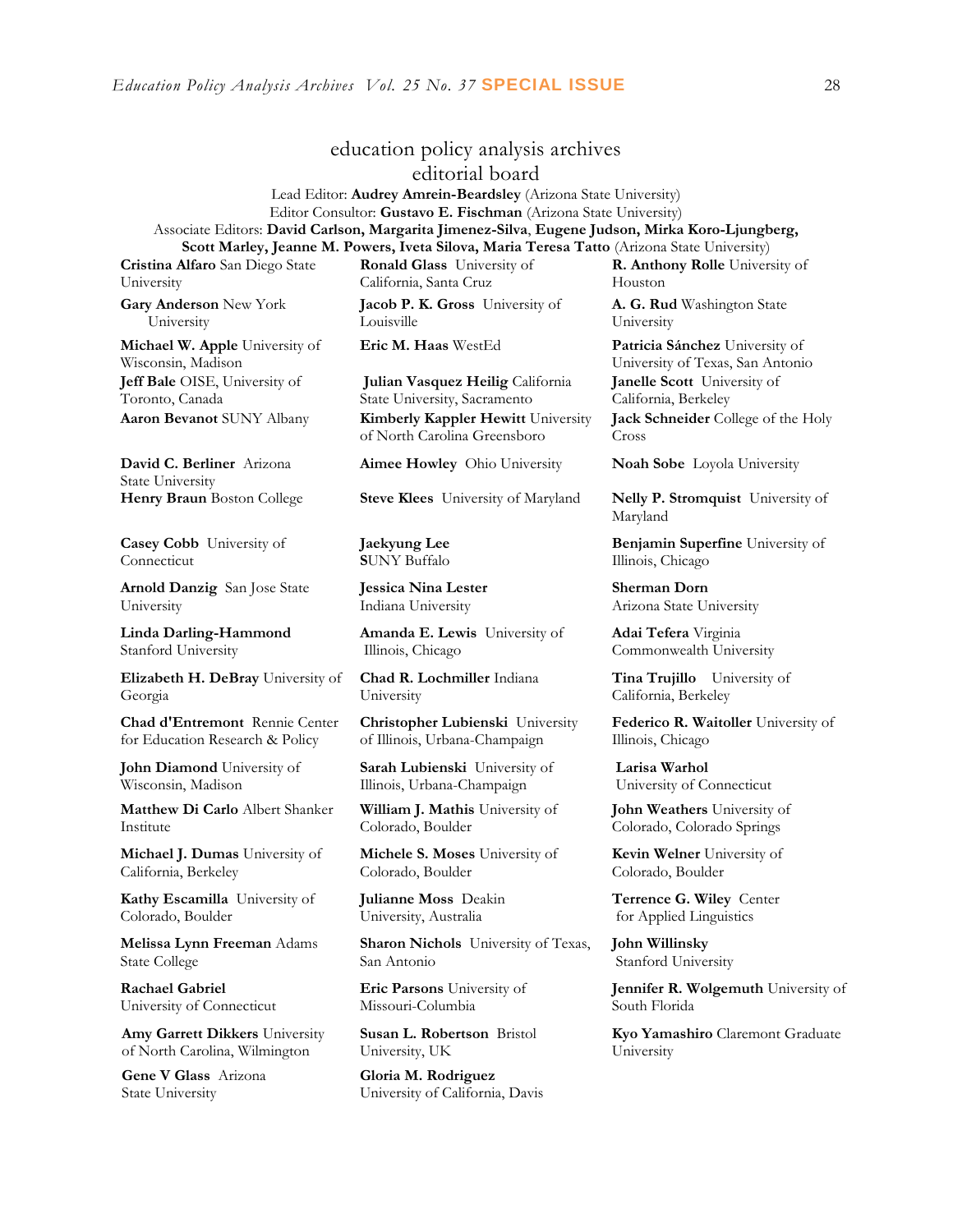## archivos analíticos de políticas educativas consejo editorial

Editor Consultor: **Gustavo E. Fischman** (Arizona State University) Editores Asociados: **Armando Alcántara Santuario** (Universidad Nacional Autónoma de México), **Jason Beech** (Universidad de San Andrés), **Ezequiel Gomez Caride** (Pontificia Universidad Católica Argentina), **Antonio Luzon** (Universidad de Granada), **Angelica Buendia** (Metropolitan Autonomous University), **José Luis Ramírez** (Universidad de Sonora)

**Claudio Almonacid** Universidad Metropolitana de Ciencias de la Educación, Chile **Miguel Ángel Arias Ortega**  Universidad Autónoma de la Ciudad de México **Xavier Besalú Costa**  Universitat de Girona, España

**[Xavier Bonal](javascript:openRTWindow() Sarro** Universidad Autónoma de Barcelona, España

**[Antonio Bolívar](javascript:openRTWindow() Boitia** Universidad de Granada, España

**[José Joaquín Brunner](javascript:openRTWindow()** Universidad Diego Portales, Chile

**[Damián Canales Sánchez](javascript:openRTWindow()** Instituto Nacional para la Evaluación de la Educación, México

**Gabriela de la Cruz Flores** Universidad Nacional Autónoma de México

**[Marco Antonio Delgado Fuentes](javascript:openRTWindow()** Universidad Iberoamericana, México **[Inés Dussel](javascript:openRTWindow()**, DIE-CINVESTAV, México

**[Pedro Flores Crespo](javascript:openRTWindow()** Universidad Iberoamericana, México

**Ana María García de Fanelli**  Centro de Estudios de Estado y Sociedad (CEDES) CONICET, Argentina

**Juan Carlos González Faraco**  Universidad de Huelva, España

**María Clemente Linuesa**  Universidad de Salamanca, España

**Jaume Martínez Bonafé** Universitat de València, España

**Alejandro Márquez Jiménez**  Instituto de Investigaciones sobre la Universidad y la Educación, UNAM, México **María Guadalupe Olivier Tellez**, Universidad Pedagógica Nacional, México **[Miguel Pereyra](javascript:openRTWindow()** Universidad de Granada, España

**[Mónica Pini](javascript:openRTWindow()** Universidad Nacional de San Martín, Argentina

Educativa y el Desarrollo Pedagógico (IDEP)

México

Andrés, Argentina

**[José Luis Ramírez](javascript:openRTWindow() Romero** Universidad Autónoma de Sonora,

**José Ignacio Rivas Flores** Universidad de Málaga, España

**[Paula Razquin](javascript:openRTWindow()** Universidad de San

**[Miriam Rodríguez Vargas](javascript:openRTWindow()** Universidad Autónoma de Tamaulipas, México **José Gregorio Rodríguez**  Universidad Nacional de Colombia, Colombia

**[Mario Rueda Beltrán](javascript:openRTWindow()** Instituto de Investigaciones sobre la Universidad y la Educación, UNAM, México **José Luis San Fabián Maroto**  Universidad de Oviedo, España

**[Jurjo Torres Santomé](javascript:openRTWindow()**, Universidad de la Coruña, España

**[Yengny Marisol Silva Laya](javascript:openRTWindow()** Universidad Iberoamericana, México **Juan Carlos Tedesco** Universidad Nacional de San Martín, Argentina

**Omar Orlando Pulido Chaves** Instituto para la Investigación **Ernesto Treviño Ronzón** Universidad Veracruzana, México

> **[Ernesto Treviño](javascript:openRTWindow() Villarreal** Universidad Diego Portales Santiago, Chile **[Antoni Verger Planells](javascript:openRTWindow()** Universidad Autónoma de Barcelona, España **[Catalina Wainerman](javascript:openRTWindow()** Universidad de San Andrés, Argentina **Juan Carlos Yáñez Velazco** Universidad de Colima, México